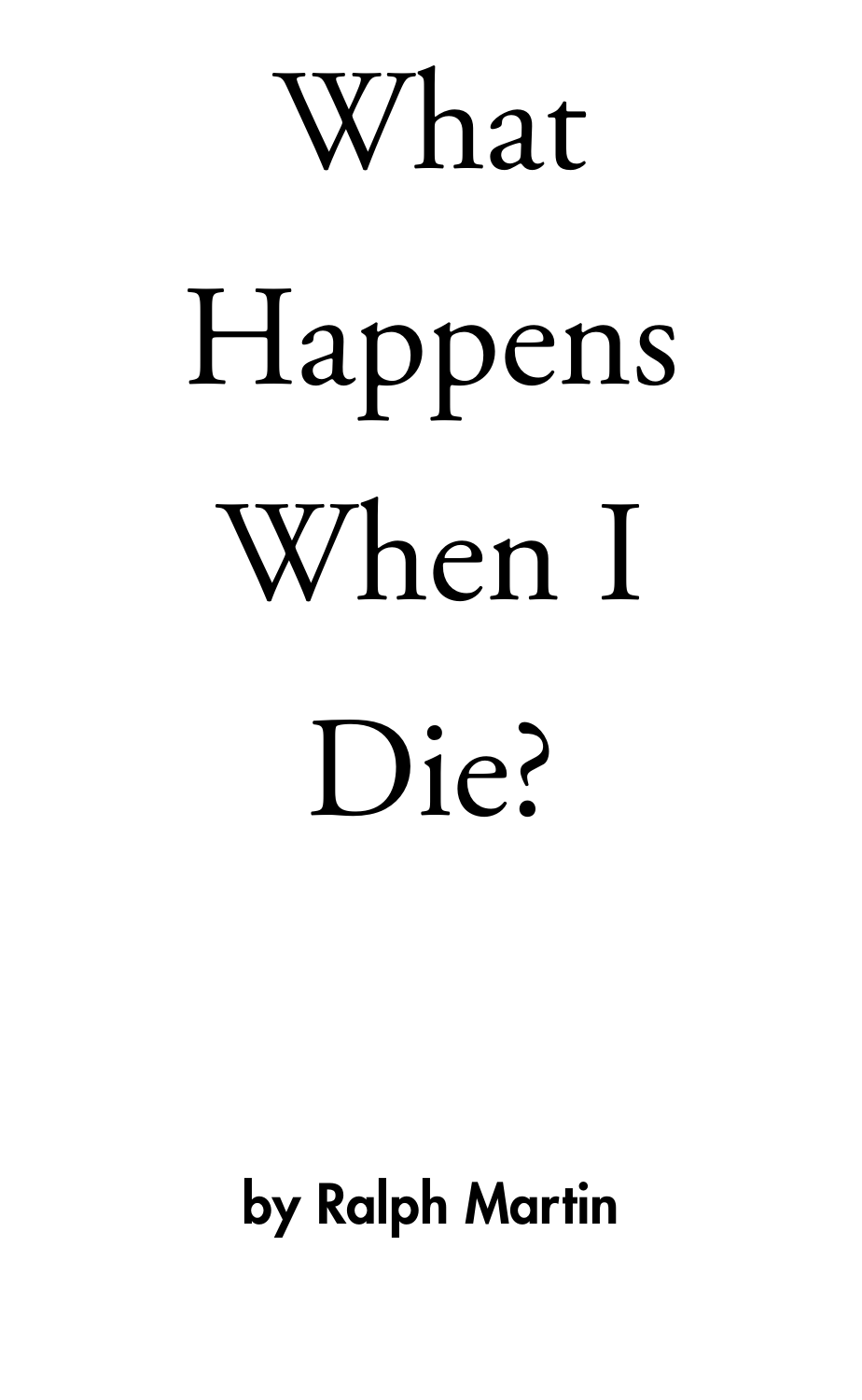*To order additional copies of* What Happens When I Die? *or for more information about Renewal Ministries, write or phone:*

Renewal Ministries P.O. Box 1426 Ann Arbor, Michigan 48106 734-662-1730

In Canada: Box 400, Station U Toronto, Ontario M8Z 5Y8 416-251-4255

www.renewalministries.net

Copyright © 2005 by Ralph Martin All rights reserved.

Portions of *What Happens When I Die?* have been adapted from *The Return of the Lord*, copyright © 1983 by Ralph Martin.

Scripture texts used in this work are taken from the *New American Bible*, copyright © 1970, by the Confraternity of Christian Doctrine, Washington, D.C. All rights reserved.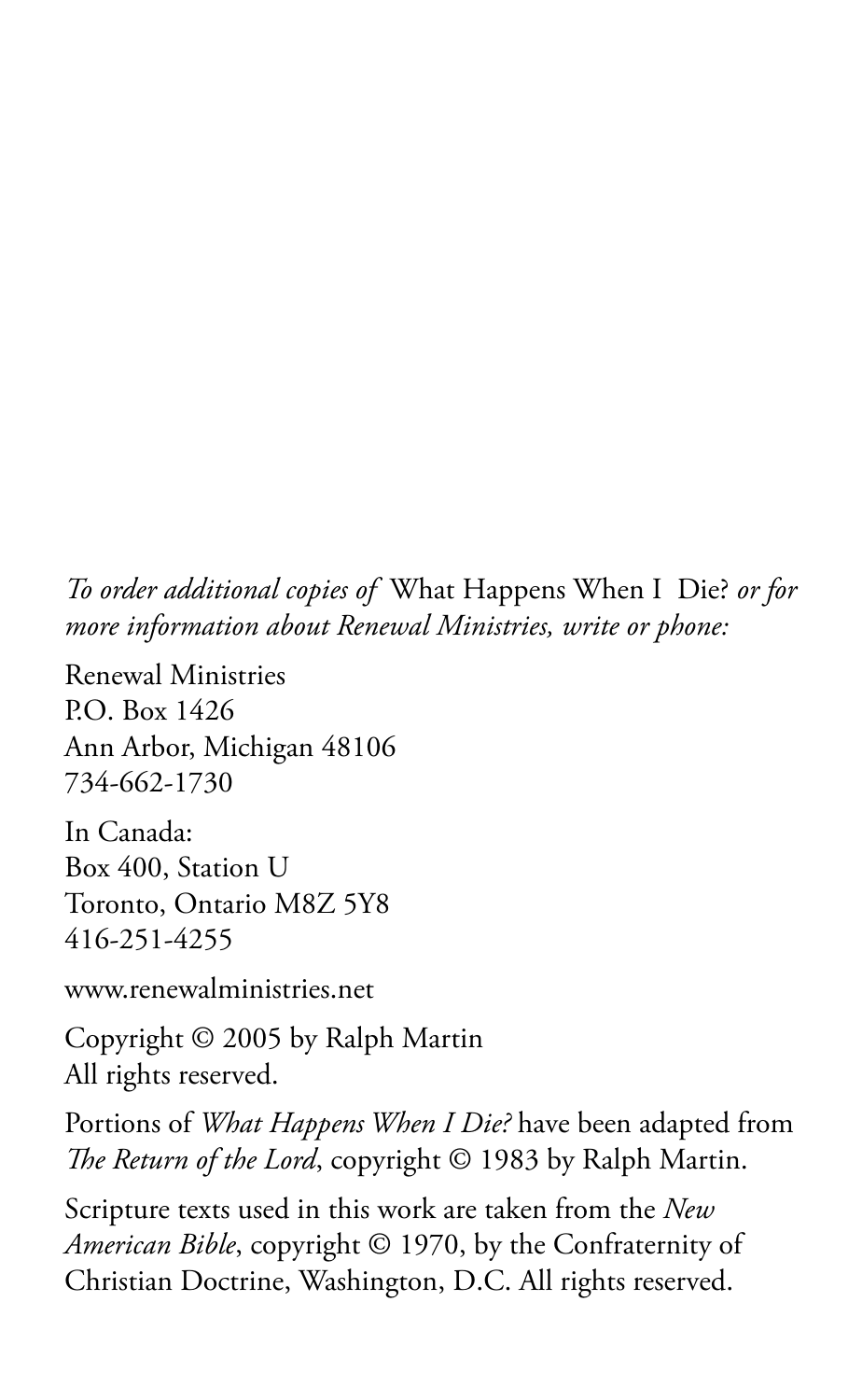## What Happens When I Die?

Two things in life are sure: death and taxes. Or so goes the saying. But how do we *live* with the inevitability of death? We would be in sorry shape if we walked around every day fearful that each breath would be our last. And so we choose not to dwell upon the fate of all human flesh.

But how fragile is human life!

*A recently retired factory worker is unexpectedly felled by a heart attack…*

*A seasoned truck driver is suddenly buried in the rubble of an earthquake…*

*A successful executive in the prime of life is killed in an airplane crash…*

*A young mother suffers a slow, painful death from leukemia. A teenager caught in a drug dispute is stabbed to death by an inner-city gang…*

*A young child is gunned down in a school playground, the innocent victim of a madman…*

*A newborn baby dies of a birth defect.*

The starkness of death often smashes into our consciousness. The finality of it all. The unknown.

Much of what drives the human race is *fear of death.* We don't want to lose our lives. We want enough food, enough love, enough relationships, and enough shelter because we are afraid of not *being.* When our livelihood is threatened, we recognize how vulnerable and fragile we are. Much of our drive to accumulate possessions and power is rooted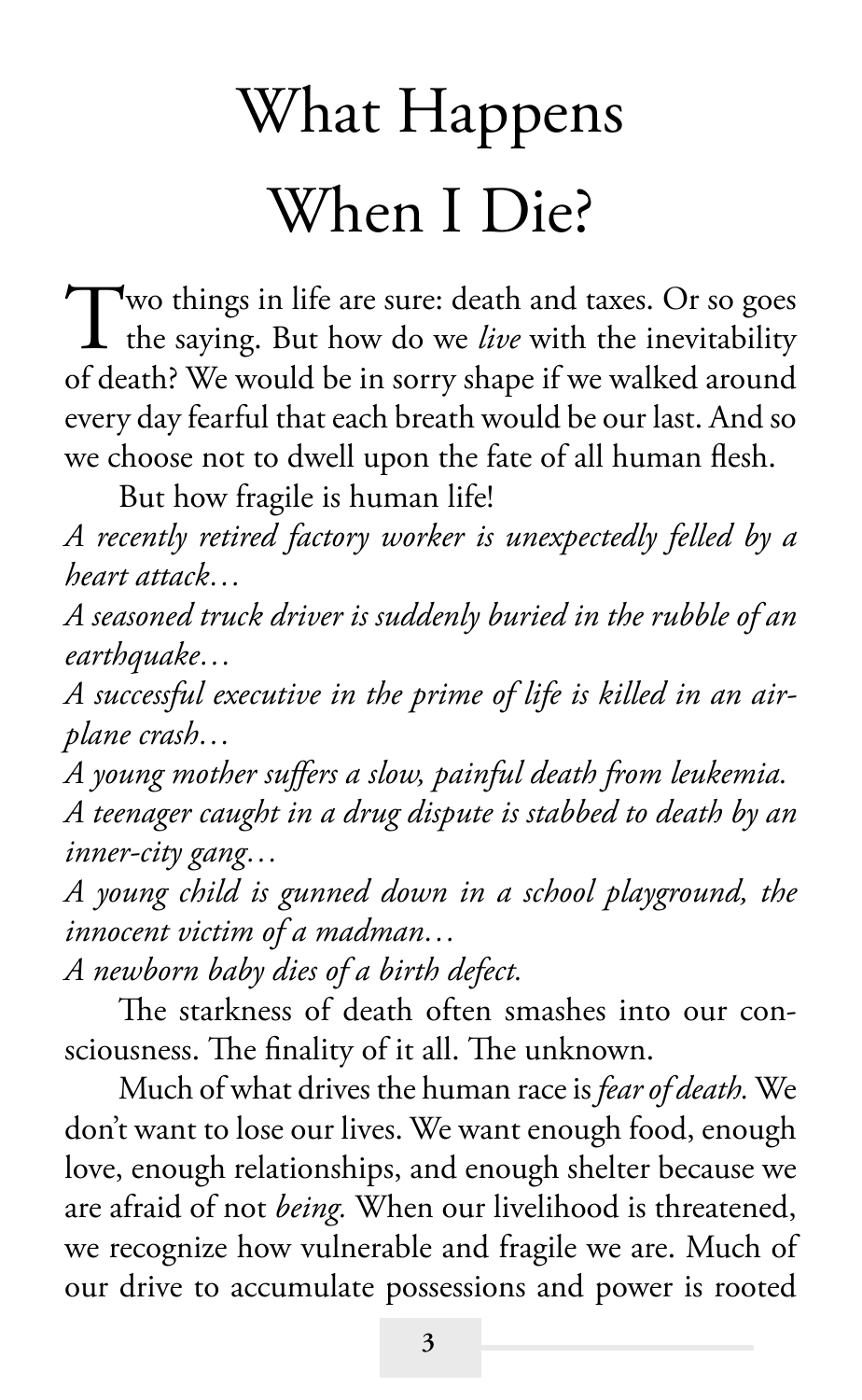in fear of death.

Yet we avoid thinking about it or talking about it. Hospitals keep the sick and dying safely tucked away. Funerals are somber affairs attended by people who don't know quite what to say. We always assume that death will come to someone else…surely not to ourselves…surely not soon…surely not now.

There have been a growing number of reports of "near death" phenomena, the experiences of those who have almost died yet lived to tell about it. Many of these people tell of hovering over their own bodies, entering into a tunnel of light, feeling a great sense of peace and warmth, being welcomed home, or being offered a choice to return to their loved ones.

In the face of death, people often recount seeing their whole lives flash before their eyes, each second seeming an eternity as they remember the vivid details of their days. Often those who narrowly escape death are radically changed in their outlook on life.

What does await us after death?

Do we face consequences for our actions on this earth?

Are heaven and hell relevant concepts?

Let's examine what Scripture has to say about what happens when we die.

#### *The Wages of Sin is Death*

We find that no matter how firmly we attempt to hold onto life, it slips through our fingers. We are powerless to possess it, powerless to stop the relentless movement toward death. We can slow it down or drown it out—by using money, medicine, music, work, relationships, drugs, hobbies — but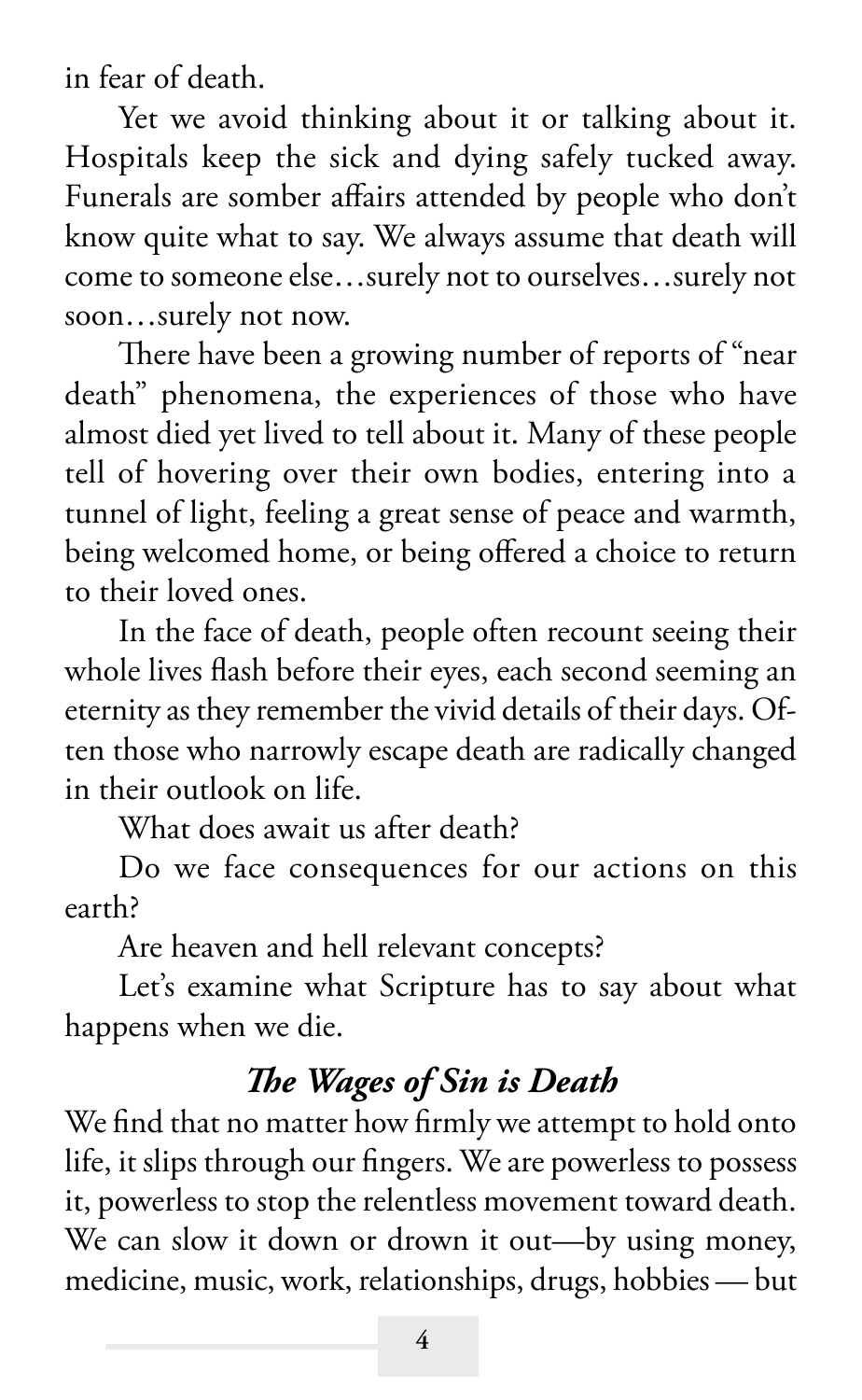we are finally overcome by our great enemy. It all ends.

Why is this the case? In Wisdom 2:2 it says, "Through the envy of the devil death came into the world." Satan tells us lies about God and lies about ourselves. And his lies remain the same today as they were thousands of years ago. "Have you heard God correctly? You won't die if you disobey, you will only have greater knowledge."

When we give in to the temptation to believe Satan instead of God, we sin against our creator who loves us and has only our best interests at heart.

Are there consequences to believing Satan's lie? Yes. God's word is very clear: "The wages of sin is death" (Rom 6:23). Death of life, love, joy, gentleness, kindness, and blessedness. Saying yes to the lie makes us slaves of the prince of lies. It pulls us away from God and under the rule of Satan.

God said through his prophet Jeremiah, "See, I am giving you a choice between life and death" (Jer 21:8). That choice begins now. There are two ways, and only two ways, set before the human race: life and prosperity, death and doom (Dt 30:15-20). God sets before us life and death, the blessing and the curse. And he encourages us to choose the path that leads to life.

What price do we pay for choosing the path that leads to destruction? Death comes "on the installment plan," in the heartache and frustration and despair that inevitably flow from life lived apart from God. And there is the death that comes at the end, death that never dies, in darkness and gloom and torment, *separated from God forever.*

Sin never brings anything good. The glory that Satan promises is bitterly disappointing. We always experience in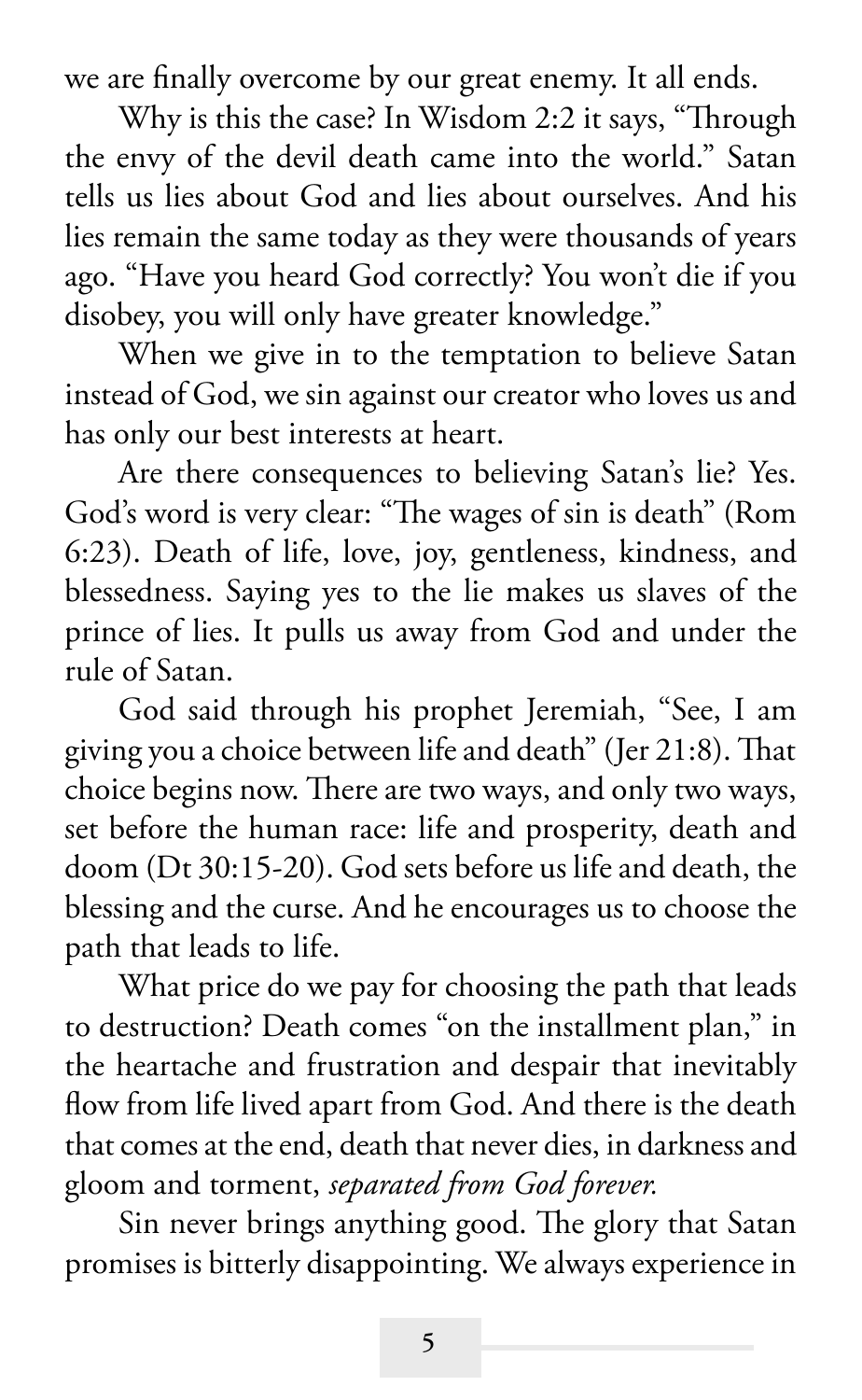our own person the penalty for sin. Sin does not result in the happiness or wholeness which it promises. Sin brings death, psychological disintegration, and physical decay.

The consequences of sin are enormous. But even more important is the fact that we sin against a holy God. Sin is a very personal affront to the one who loves us with a perfect love. God is sovereign over all creation and will not be mocked. And he is a jealous God who for our own sake will not tolerate others in his rightful place.

In the face of the overwhelming weight of sin throughout the ages, what could we ever do to express repentance and make restitution? How to expiate the intolerable burden of blasphemy and idolatry, hostility and murder, rape and violence, theft and greed, infidelity and adultery, envy and jealousy, falsehood and deception?

What to present as appropriate satisfaction for the millennia of wars and pillage, genocide and infanticide, foul perversions and corruption of children? How to make up for the oppression of the poor, the torture and slaughter of the innocent, the sin and horror of all time?

No person or group of people could ever hope to make recompense for these countless affronts to a holy God. Indeed, their restitution could never even have been imagined from within the human race, so enormous was our collective guilt, so personal our complicity, so deep-seated our inability to repent corporately or even personally.

Who could possibly restore our ruptured relationship with God?

#### *A Life Preserver*

What no human beings could do for themselves, the Son of God-made-man did for us. When we had nothing to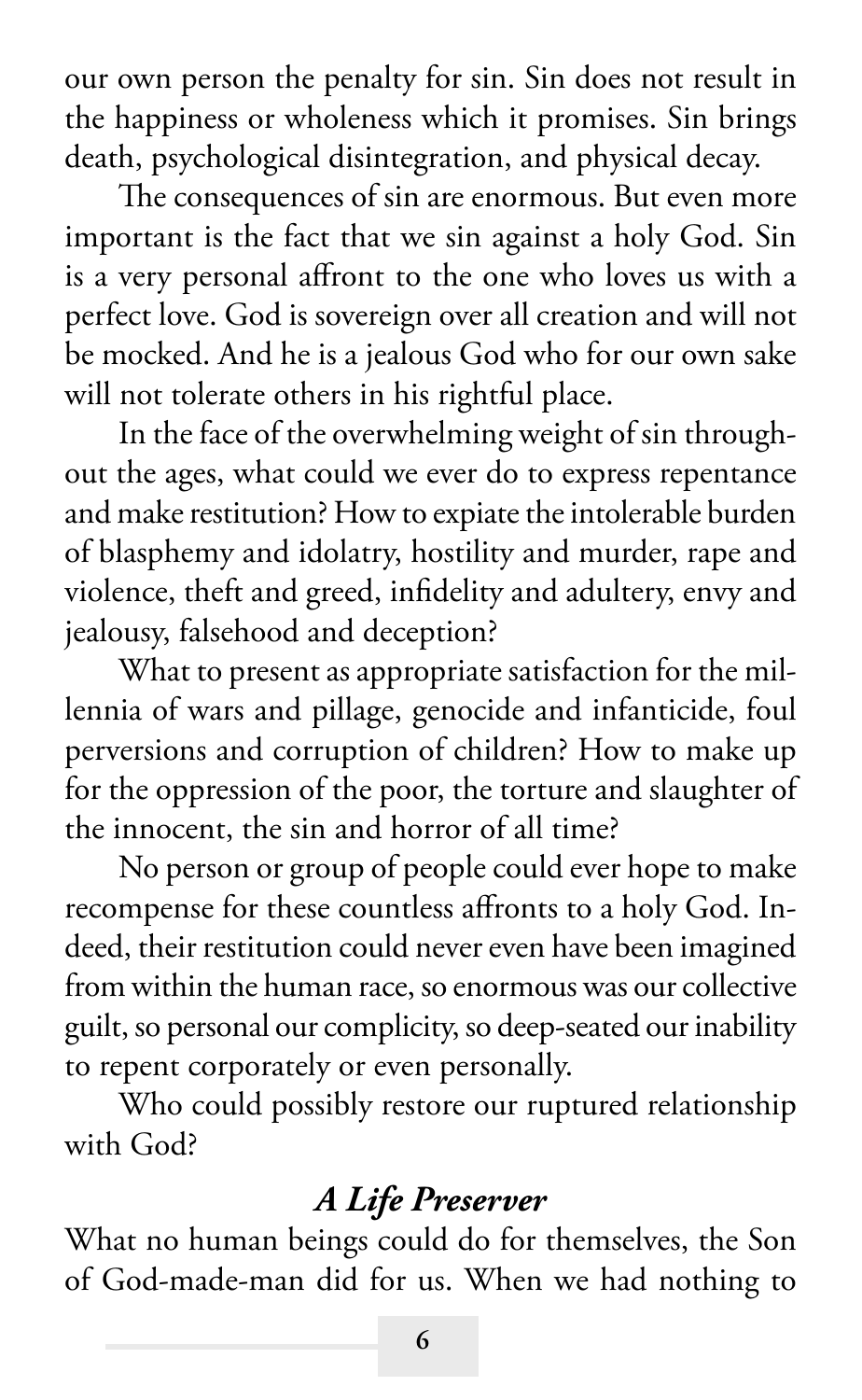give, Jesus took human form and offered himself freely as an acceptable sacrifice. Out of love, he descended to the depths that we might ascend to the heights. The Son of God became man that we might become as gods.

When we were drowning in the ocean of our sin, God threw us a life preserver. "Yes, God so loved the world that he gave his only Son, that whoever believes in him may not die but may have eternal life" (Jn 3:16). God desires that all men be saved. Out of his great love, he provided a way for us to be restored, the curse of sin and death broken.

Jesus led a life of perfect holiness, in utter obedience to the Father, for the sake of those who would be his brethren. He offered a blameless sacrifice as recompense for the millennia of horror and blasphemy, and he made intercession with a pure heart for the sins of the human race. Christ gathered to himself in intensified form all the punishment accruing from the sin of all humankind throughout the ages, and he suffered in his own person the consequences of the Fall and the rebellion of Satan.

Jesus, though himself without sin, faced the imminence of his own death in the agony in the garden. So terrible was the struggle that he sought the help and support of his disciples. Jesus said to them, "My heart is nearly broken with sorrow. Remain here and stay awake with me" (Mt 26:38). But they were exhausted and fell asleep.

Jesus walked a little further and fell prostrate in prayer: "My father, if it is possible, let this cup pass me by. Still, let it be as you would have it, not as I" (Mt 26:39). Once having made this surrender of his will to his Father, Jesus went on to face the cruel torture awaiting him at the hands of men.

Our sin finally nailed the Son of God to a cross.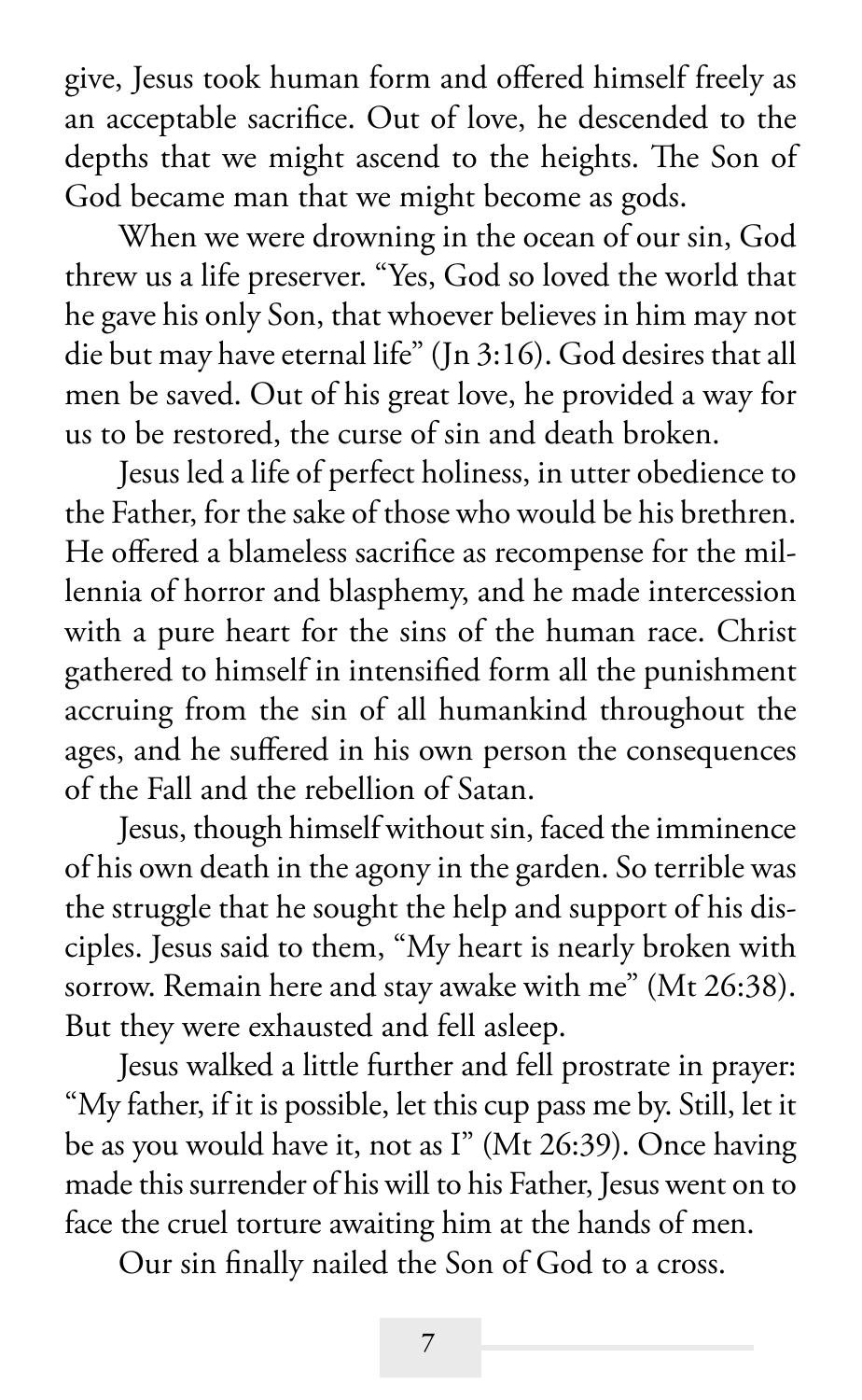Under the terrible weight of sin, Jesus cried out in a loud voice, "My God, my God, why have you forsaken me?" (Mt 27:46). Then Jesus said, "Now it is finished," bowed his head, and freely yielded up his spirit to God (Jn 19:30).

As the believing thief who was crucified with Jesus observed, we die for our sins (Lk 23:41). We deserve that judgment. Just as Jesus prepared for his death, we need to prepare all the more. We also are called to surrender back to God our spirits, to return the gift of life to our loving creator. We can trust the one who did not spare the life of his only Son for our sake.

Critical as the passion and death of Christ are, they represent only one dimension of the salvation God has wrought for us. There is another: *the resurrection.* God did not let his Holy One see corruption but raised Jesus up to his right hand.

The resurrection manifests the Father's acceptance of his Son's sacrifice on behalf of the human race. This glorious fact shows us that Satan has been overthrown, the curse of sin and death lifted, the Spirit of God bestowed. The resurrection assures us that all flesh can be saved and creation itself redeemed.

*O death, where is your victory? O death, where is your sting? The sting of death is sin, and sin gets it power from the law. But thanks be to God who has given us the victory through our Lord Jesus Christ (1 Cor 15:55-57).*

Although all human beings must still pass through physical death (a consequence of sin and the Fall that has not yet been lifted), the *sting* of death for a Christian has been removed. The sting of death is sin, which leads to eternal separation from God. For a Christian, however, the forgive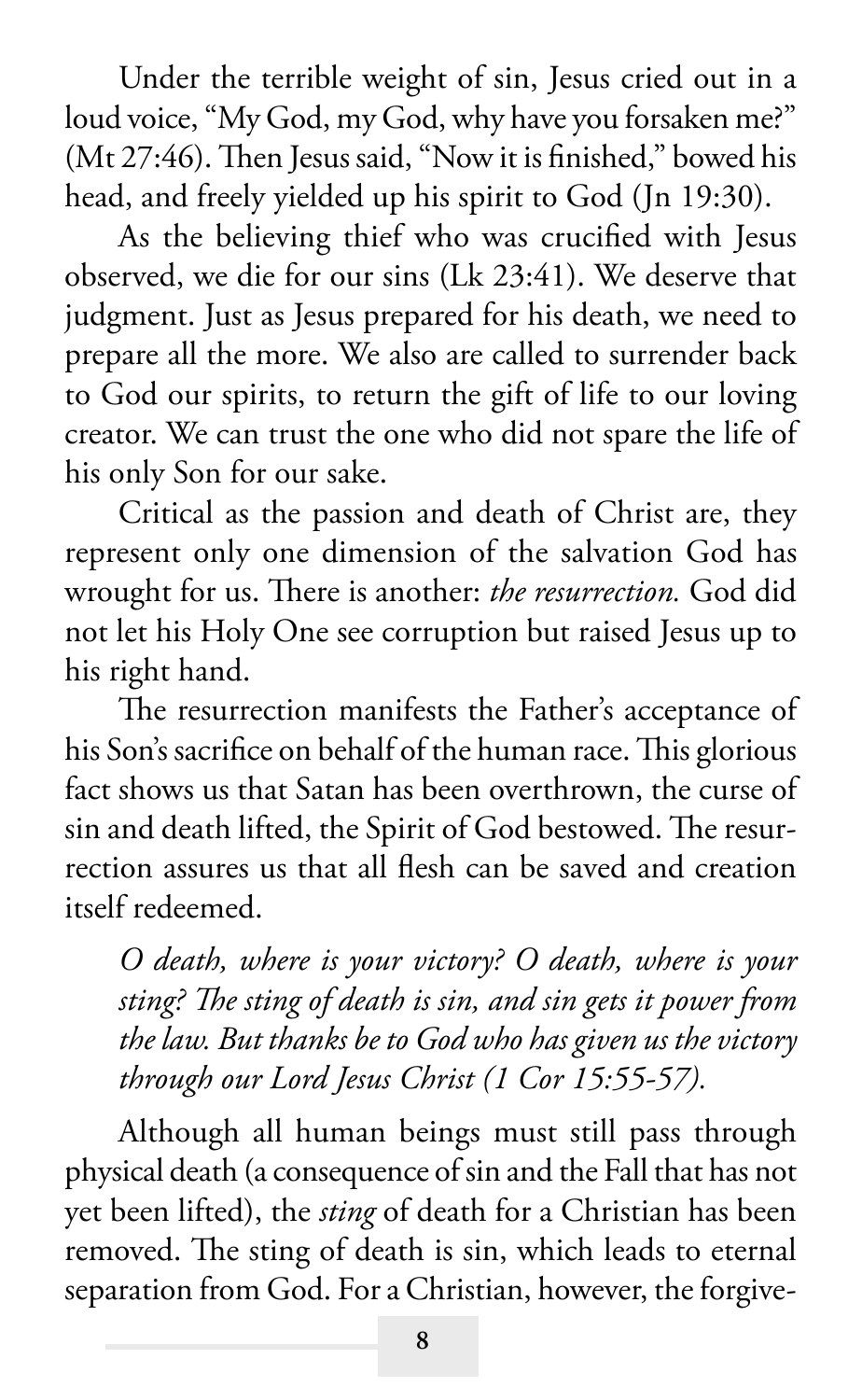ness of sins has removed this sting, and death becomes a passageway to everlasting joy in the presence of God.

The life, passion, death, and resurrection of Jesus more than satisfied the requirements of our reconciliation with God. Through his death and resurrection, Christ became the foundation stone on which the human race was refounded. Jesus became the beachhead of the reign of God in a fallen world, the first dwelling place of salvation, the firstborn of the dead, the firstborn of many brothers.

If we are joined to Jesus in baptism, believe in him, place our hopes in him, and follow and obey him, God stands ready to forgive our sins and free us from our bondage to Satan. From then on, we can count ourselves as his adopted sons and daughters, new men and women filled with God's own Spirit. We have become dead to sin and alive to God, partakers in the divine nature, heirs to Christ's own inheritance, and destined, like him, for resurrection and eternal life.

The salvation of the human race is not a game or an intellectual exercise. It is real, historical, factual. Humankind really sinned and experienced extremely tangible consequences. Something real and extraordinary had to happen to repair the vastness and enormity of our sin.

This real and extraordinary atonement was accomplished in history in the death and resurrection of Jesus. God opened up a new beginning, another chance to escape the futility of a life lived in sin, ruled by Satan, destined for death and eternal misery. Now Christ has made it possible for us to freely choose to turn back to God, repent of our sin and rebellion, and ask for forgiveness and pardon.

Christ's death and resurrection—the new chance for the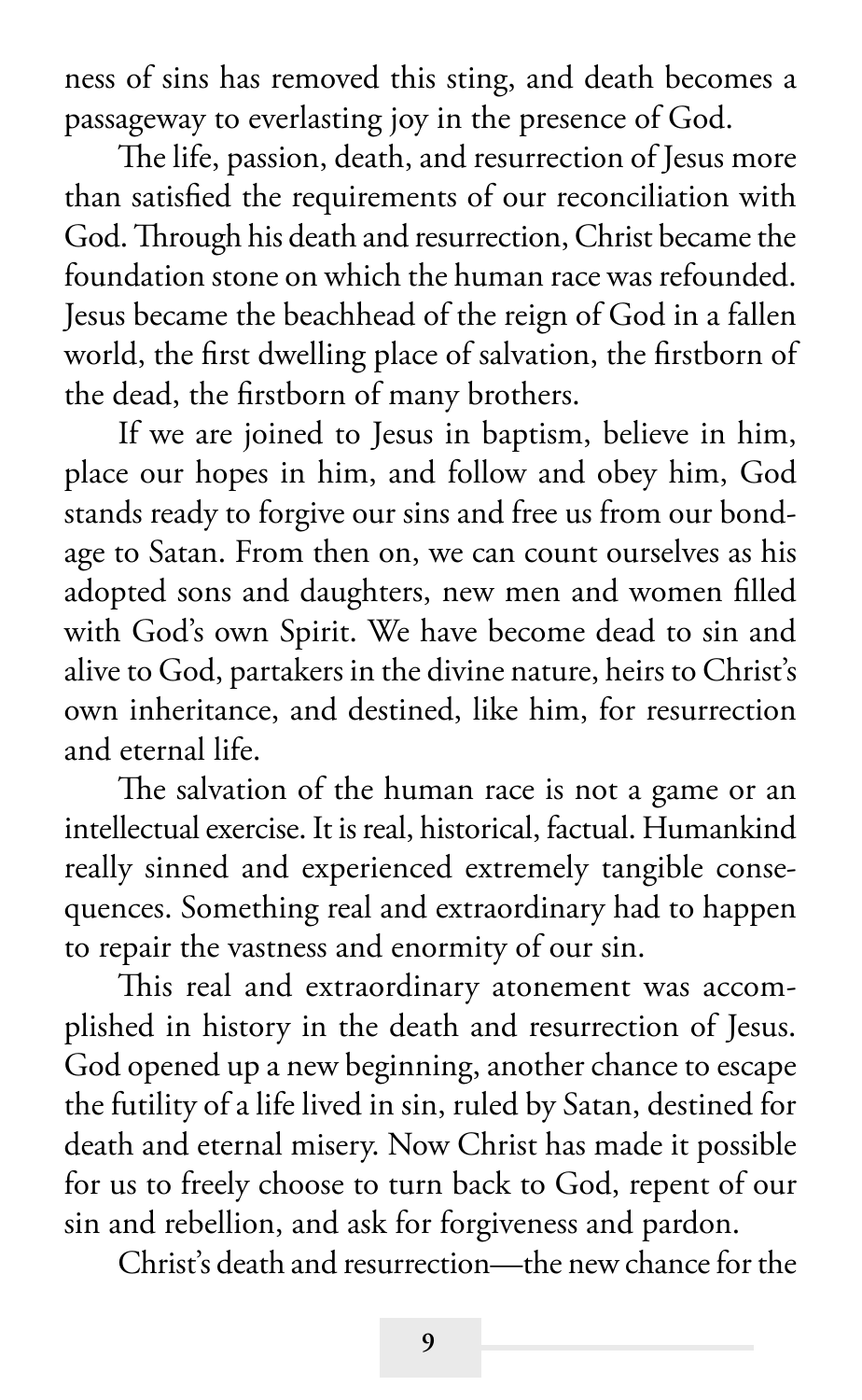human race—is also the last chance. Nothing more can be done or given than what has been done and given in Christ. The Son of God offers us all that is required and more.

Jesus Christ is the only way of salvation offered to the human race, the only life preserver available to a drowning person. None bypass him or exist apart from him. To be in Christ is to be saved; not to be in him is to be lost, to sink beneath the waves forever.

People who have never heard the gospel through no fault of their own may still be saved if they sincerely seek God and live according to the light received. Yet these individual non-Christians will be saved by God's mercy and because Christ reconciled the human race to God.

The gospel of Christ has consequences. Our response to God's offer in the death and resurrection of Jesus makes an eternal difference. Jesus came the first time as a lamb to take away the sins of the world by his sacrificial death. But he is coming again, this time as king and judge of the entire human race.

Being prepared for Jesus' second coming is as important as being prepared for his first. Let us now turn to a consideration of what the gospel says about the Lord's return.

#### *Jesus Will Come Again*

Christ speaks to us as one who has risen from the dead. Death could not hold him. Before Jesus left his disciples, he promised them many things. He promised that he was going to prepare a place for them and would come back to take them with him. He promised not to leave them orphans, but to send his Holy Spirit to dwell within their hearts (Jn 14:2-3, 16-18).

Christ came once into our midst as a servant, a slave, a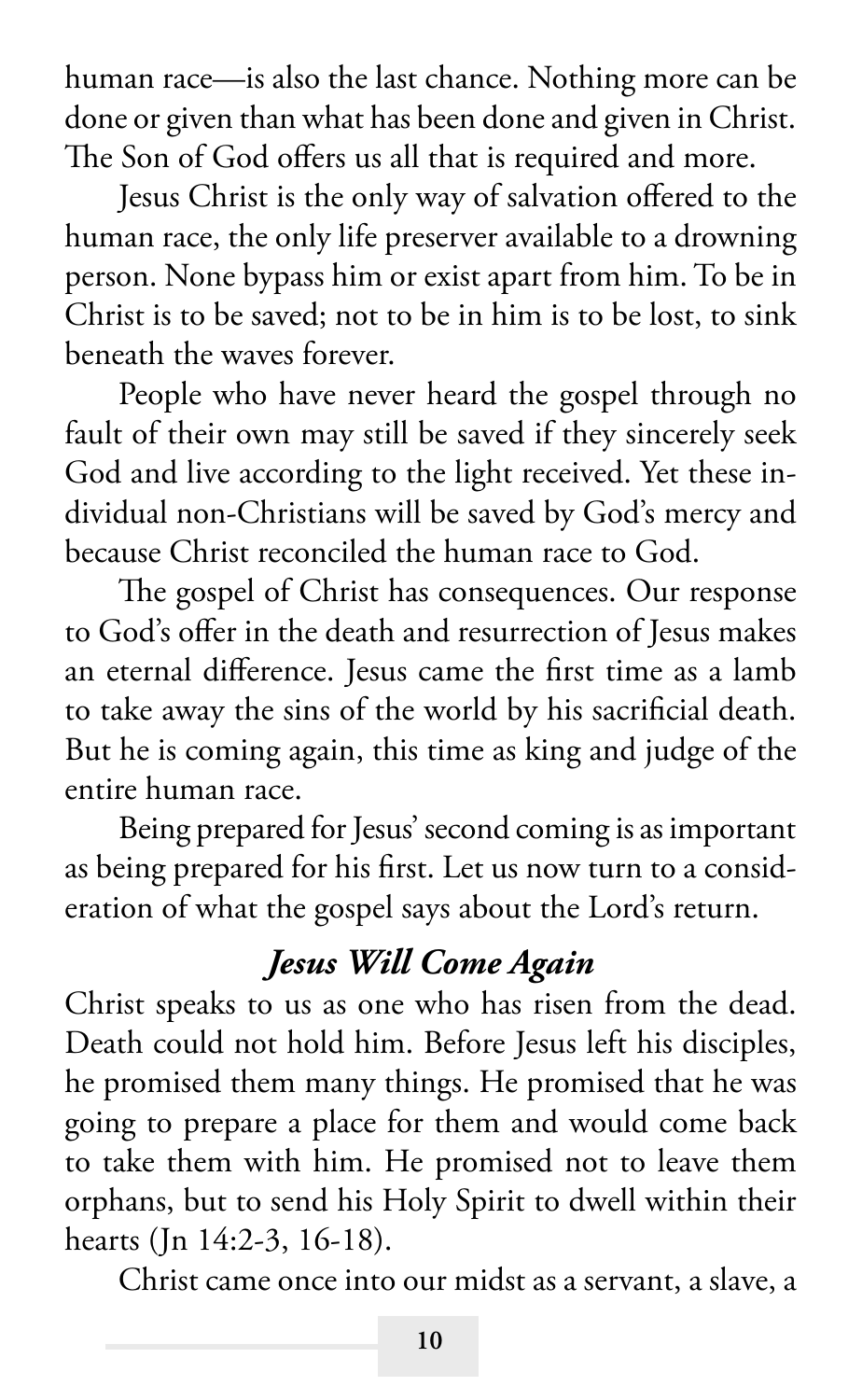lamb sacrificed for us. He *will* come again. But the second time he will come in glory to definitively establish his reign over the human race. The first time, Jesus came as God's offer of full salvation. The second time, he will come to judge how the human race has responded to that offer.

To those who have put their trust in him, Jesus will give the fullness of salvation. Those who have persisted in wrongdoing, who have rejected him, his word, his servants, will be banished from his presence.

*Just as it is appointed that men die once, and after death be judged, so Christ was offered up once to take away the sins of many; he will appear a second time not to take away sin but to bring salvation to those who eagerly await him (Heb 9:27-28).*

Jesus himself frequently referred to his return in glory. "Then men will see the Son of Man coming in the clouds with great power and glory," he told his disciples. "He will dispatch his angels and assemble his chosen from the four winds, from the farthest bounds of earth and sky" (Mk 13:26-27).

At Jesus' ascension, angels assured the disciples of Jesus' return: "Men of Galilee, why do you stand here looking up at the skies? This Jesus who has been taken up from you will return, just as you saw him go up into the heavens" (Acts 1:11).

This firm, clear belief in Jesus' visible and glorious return in power, as king and judge, is consistently taught and proclaimed throughout the New Testament. Living in expectancy of Christ's coming —indeed, longing for it!—is an essential element of Christian life itself. "From now on a merited crown awaits me," Paul tells Timothy. "On that Day, the Lord, just judge that he is, will award it to me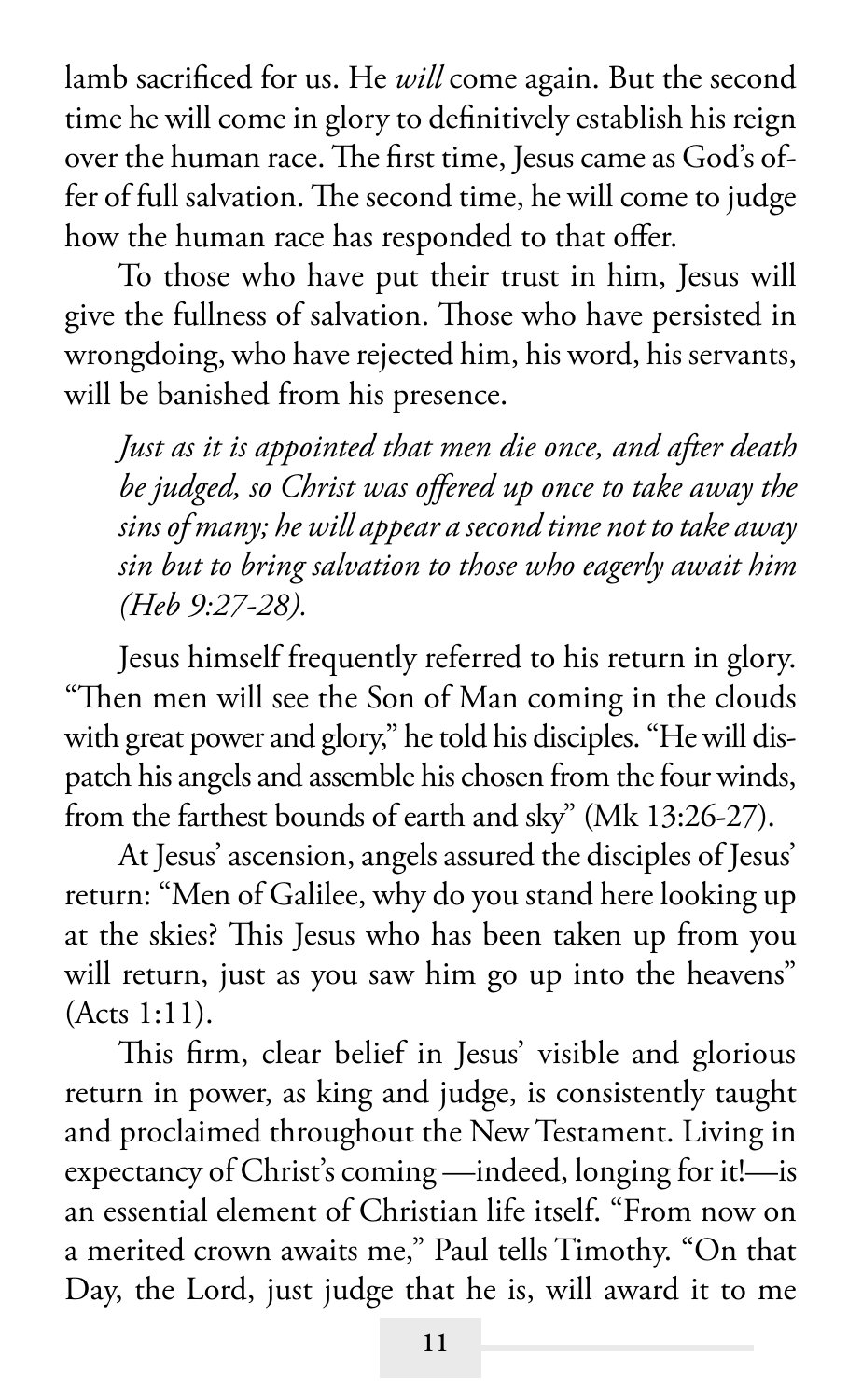—and not only to me, but to all who have looked for his appearing with eager longing" (2 Tim 4:8).

What will the coming of the Lord be like? It will be sudden and unexpected (1 Thes 5:2-3). The human race as a whole will be caught by surprise.

*The coming of the Son of Man will repeat what happened in Noah's time. In the days before the flood people were eating and drinking, marrying and being married, right up to the day Noah entered the ark. They were totally unconcerned until the flood came and destroyed them. So it will be at the coming of the Son of Man (Mk 24:37-39).*

Christ's coming will be personal, clearly manifest, unmistakable, and visible to all. It will not be hidden or invisibly "spiritual." This will be the incarnate Son coming, not an invisible working of the Holy Spirit.

*Remember, I have told you all about it beforehand; so if they tell you, "look, he is in the desert," do not go out there; or "he is in the innermost rooms," do not believe it. As the lightning from the east flashes to the west, so will the coming of the Son of Man be…The sign of the Son of Man will appear in the sky, and all the clans of the earth will strike their breasts as they see "the Son of Man coming on the clouds of heaven" with power and great glory (Mt 24:25-27, 30).*

When will the return of the Lord take place? No one knows the day or hour (Mk 13:32). Jesus stated that the Father had reserved that knowledge to himself (Acts 1:6-7). Paul reaffirms this teaching: "As regards specific times and moments, brothers, we do not need to write you; you know very well that the day of the Lord is coming like a thief in the night" (1 Thes 5:1-2).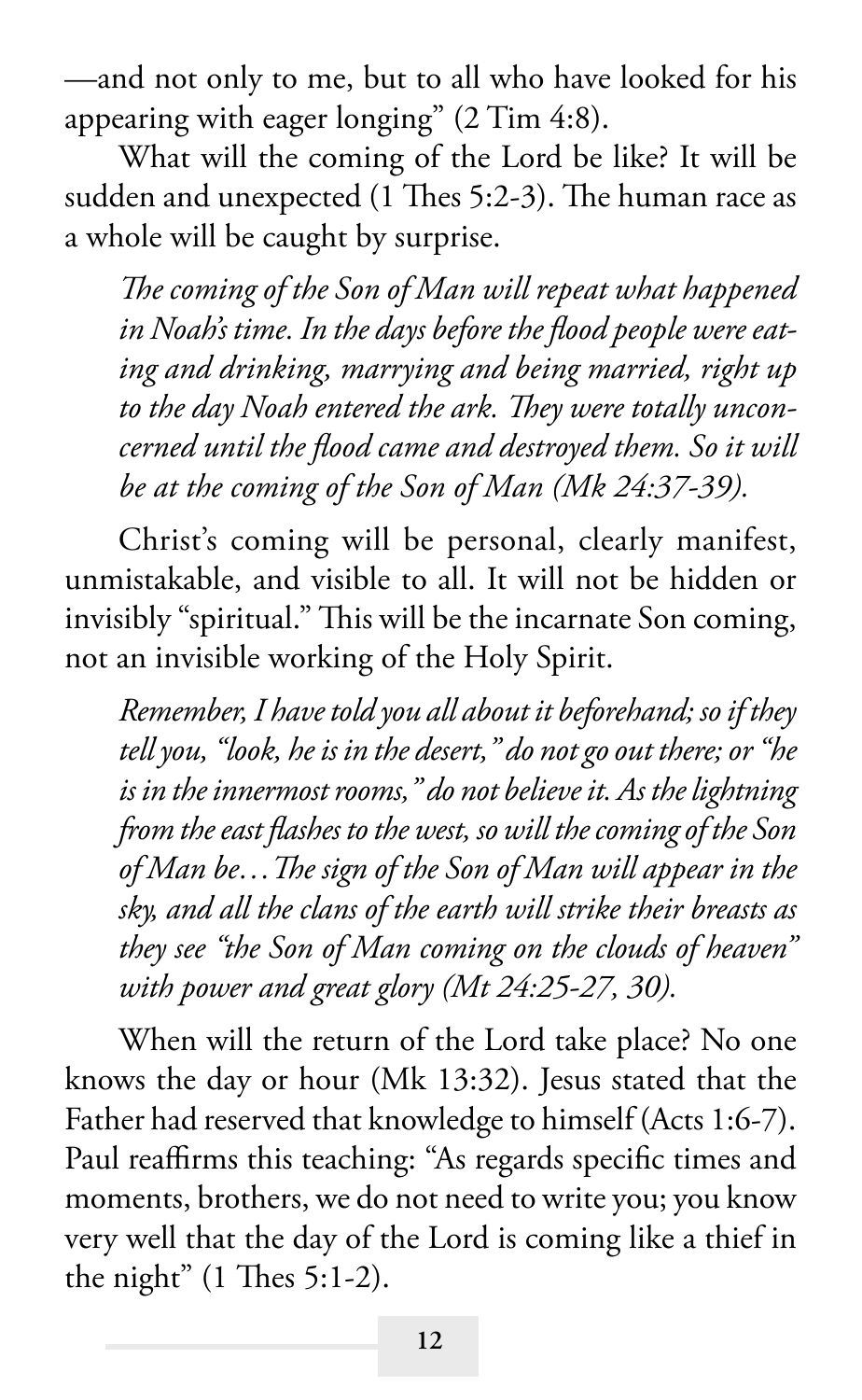We are exhorted to be alert and watchful, prepared by lives of holiness and service to Christ (1 Thes 5:4-8). Scripture also warns us not to be thrown off guard by apparent delays in his coming. Our human judgments about relative lengths of time might cause us to lose hope or become cynical or indifferent regarding the reality of Jesus' return (2 Pt 3:3-13).

When Christ comes again, it will be to accomplish specific purposes. His coming will bring the resurrection of the dead and the judgment of the whole human race. Let us now consider the resurrection that will accompany his coming.

#### *Rising to a New Life*

The resurrection of Christ is central to the Christian faith. It is the manifestation of Christ's identity as Messiah, Savior, and Lord—the proof of his victory over death and of the reality of the redemption he has wrought.

But Christ's resurrection is also *for us*, just as his suffering and death are *for us.* The fact that we share in his death through faith and baptism means that we also participate in his resurrection. When we ourselves are raised from the dead at Jesus' second coming, we will share fully in our inheritance as children of God.

The return of the Lord will usher in a new age, and signal the end of the present age. Scripture refers to a certain order of events during that transition. It is when Christ comes again that we will be raised:

*Just as in Adam all die, so in Christ all will come to life again, but each one in proper order: Christ the first fruits and then, at his coming, all those who belong to him. After that will come the end (1 Cor 15:22-24).*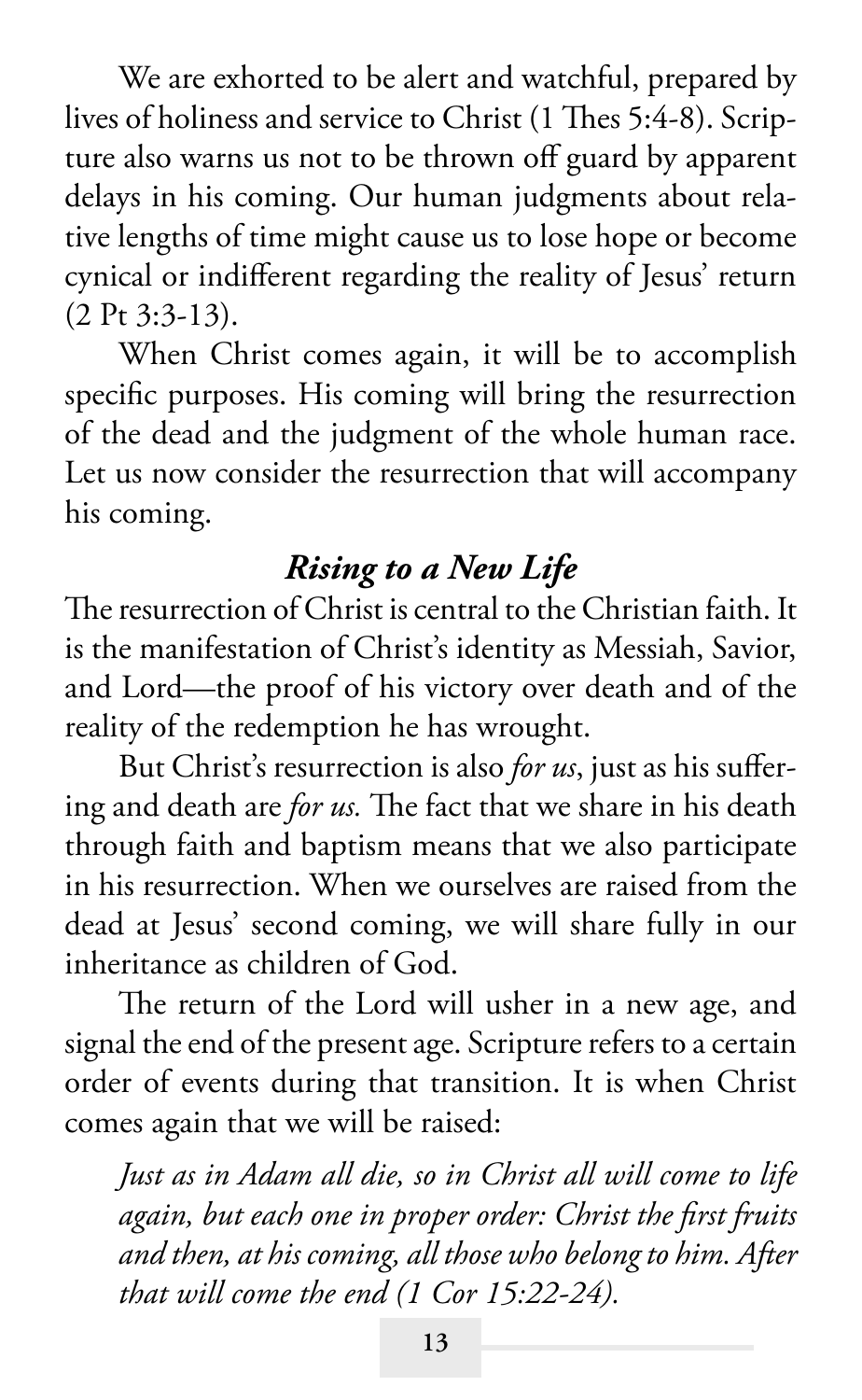Paul gives more details about these end-times events in his first letter to the church at Thessalonica:

*We would have you be clear about those who sleep in death, brother; otherwise you might yield to grief like those who have no hope. For if we believe that Jesuss died and rose, God will bring forth with him from the dead those also who have fallen asleep believing in him. We say to you, as if the Lord himself had said it, that we who live, who survive until his coming, will in no way have an advantage over those who have fallen asleep. No, the Lord himself will come down from heaven at the word of command, at the sound of the archangel's voice and God's trumpet; and those who have died in Christ will rise first. Then we, the living, the survivors, will be caught up with them in the clouds to meet the Lord in the air. Thenceforth we shall be with the Lord unceasingly. Console one another with this message (1 Thes 4:13-17).*

This is the initial order of the resurrection; first Christ, the first fruits; then those who have died in Christ and then those followers of Christ who are alive at his second coming. Then will come the end.

Death is the greatest sign of man's fall from God's friendship—the most visible, overarching indicator that something has gone profoundly wrong with the human race. At its root, death is the curse that came upon the human race as a result of our rebellion against God.

Scripture refers to death as "the last enemy," the manifestation of man's fallenness most closely tied to the work of Satan and last curse to yield to the power of redemption (1 Cor 15:26). We still suffer the pangs of death in the first stages of redemption, when Satan will only be chained. But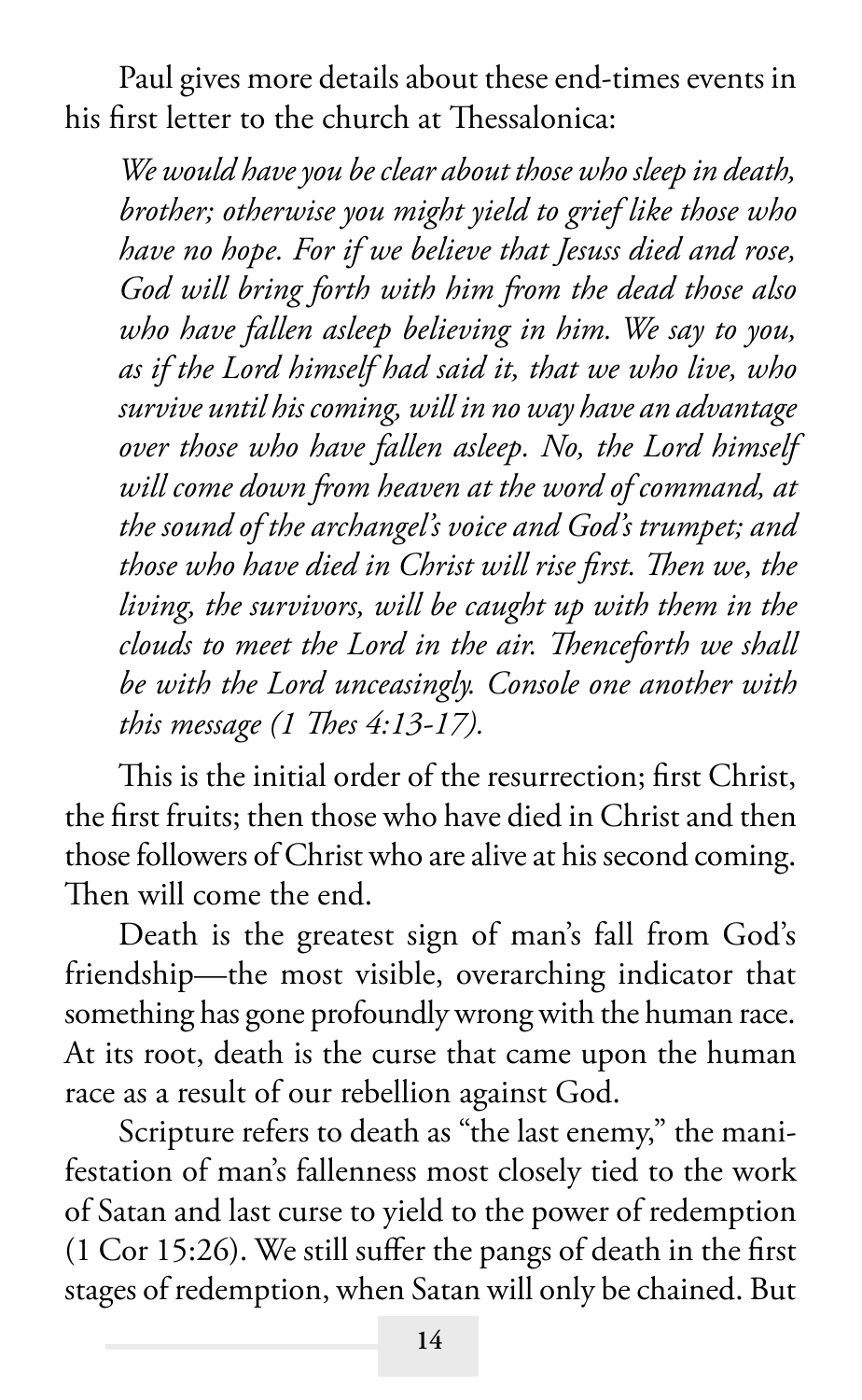at Christ's second coming, death will be destroyed when Satan is thrown into the lake of fire to eternal ruin.

Because death is such an underlying torment to human life, casting a shadow over even our best moments, it lies at the heart of many of the fears and compulsions of the human race. A key part of the significance of Christ's resurrection for us, therefore, is that he frees us not only from death, but from the *fear of death.*

We are freed from the fear of death by joining ourselves to Christ in his death and resurrection. We are given the Spirit to take away our fear and assure us of what awaits us at Jesus' coming. A new way of life in Christ is characterized by freedom, confidence, trust, joy, peace, courage, faithfulness, and strength to endure difficulty.

The resurrection of Christ signals the conquering of death, the lifting of the curse, the crushing of Satan, the redemption of our race. It guarantees that God has saved us as he created us—as flesh-and-blood creatures, redeemed through a flesh-and-blood Savior who was raised victorious from the dead in his body.

#### *What Happens After Death & Before Resurrection?*

The teaching of Scripture is clear that the resurrection of human beings will occur at the second coming of Christ. What happens then after death to those who die before Jesus comes again?

Paul's reference to "the sleep of death" does not provide much insight into what the actual state of existence is like (1 Thes 4:13). In other places though, almost inadvertently, we are given glimpses into the nature of life after death and before the resurrection.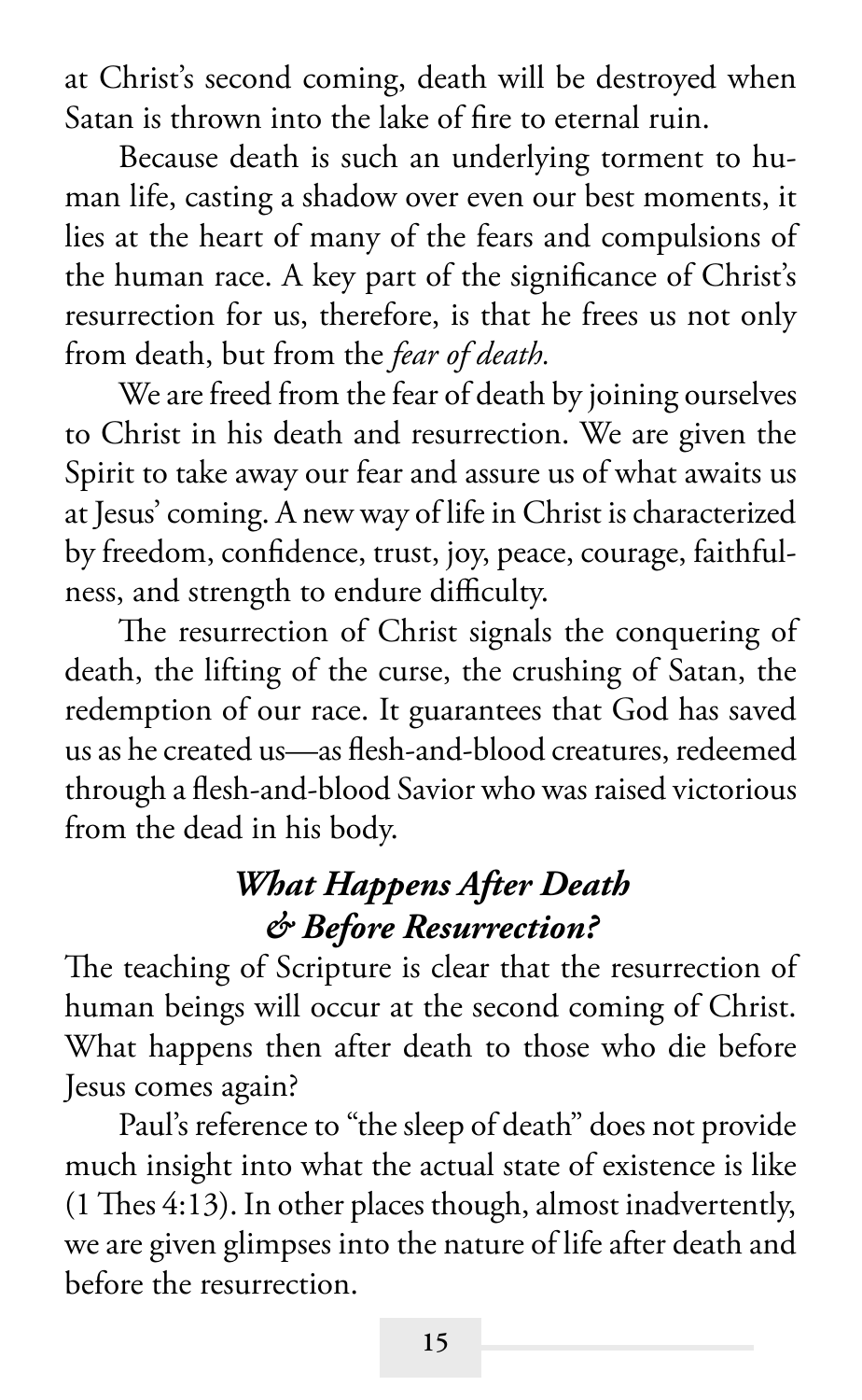Scripture distinguishes between the life of the body and the life of the soul or spirit, which continues after our bodily death. Jesus warns us not to fear those who can kill the body, but rather him who also has power to kill the soul (Mt 10:28). Stephen, at the point of death, prays, "Lord Jesus, receive my spirit" (Acts 7:59).

Other scripture passages suggest that some kind of participation in the life of the blessed or the life of the damned begins immediately after death—even before the resurrection—in a place called Sheol or Hades. This is not the definitive heaven or hell that will be manifest at the Lord's coming, but rather an intermediate stage, a preliminary participation in the blessing or punishment to come.

The story of Dives and Lazarus presents Lazarus as participating in the life of the blessed immediately after death, and Dives in the torment of the damned. They remain within sight and communication of each other, yet with a great abyss between them (Lk 16:19-31).

On the cross, Jesus promised the believing thief that "this day, you will be with me in paradise" (Lk 23:42). Paradise, then, can be understood as that section of Hades reserved for the blessed.

This understanding of life after death before the resurrection is further clarified by the following passage from the first epistle of Peter. After Christ died he descended into Hades to proclaim his saving work to the imprisoned spirits:

*The reason why Christ died for sins once for all, the just man for the sake of the unjust, was that he might lead you to God. He was put to death insofar as fleshly existence goes, but was given life in the realm of the spirit. It was in the spirit also that he went to preach to the spirits in prison (1 Pt 3:18-19).*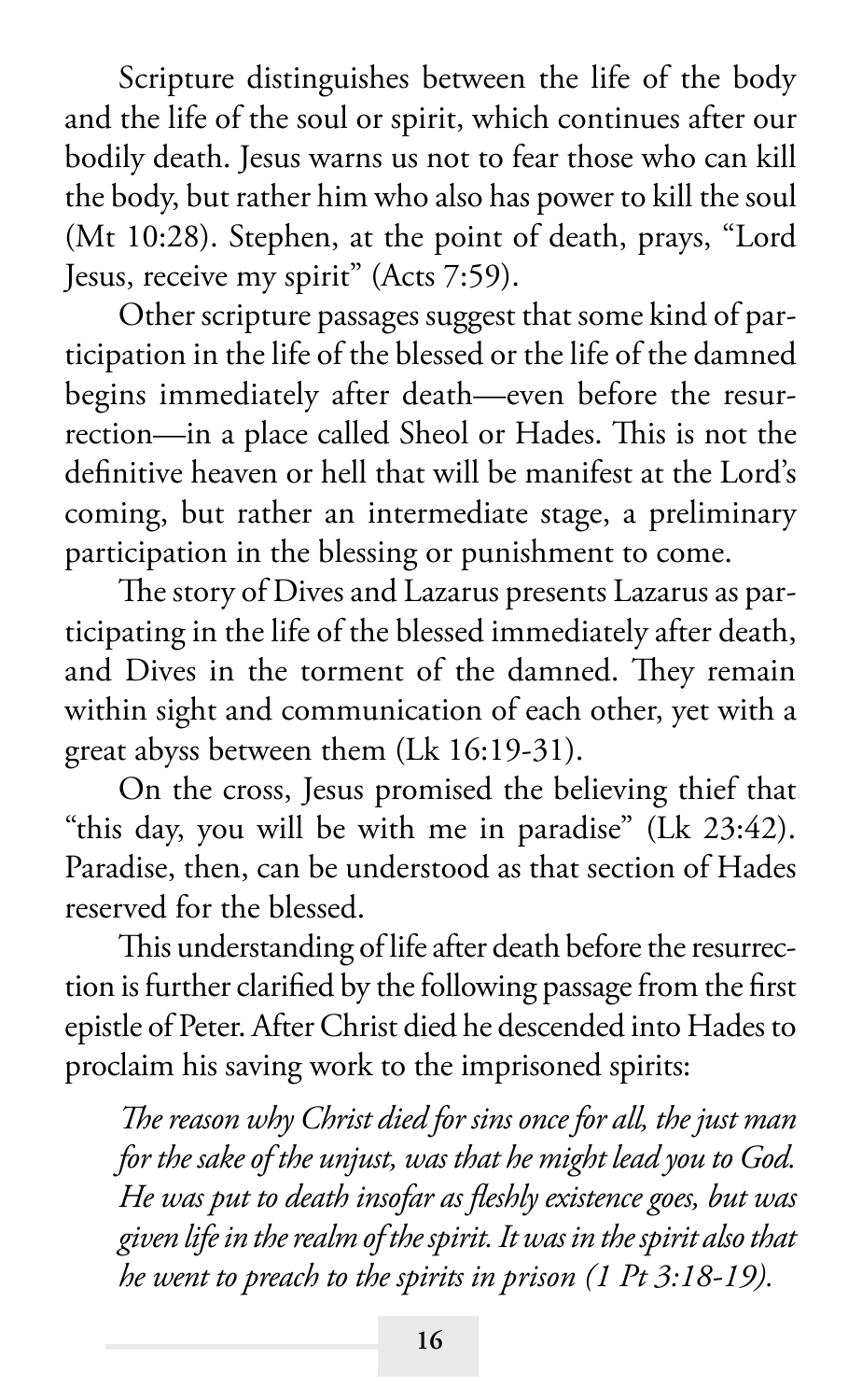The mainstream of Christian tradition and teaching has maintained that the soul or spirit of a person already begins to participate in his eternal destiny after death, and that the complete form of reward or punishment awaits the resurrection of the body. The Catholic understanding of "purgatory" is related to scriptures which indicate the need for purification by "fire" for those who are not to be condemned, but are in need of some purification before being able to enter fully into the heavenly presence of God.

#### *What Will Our Resurrected Bodies Be Like?*

As with many other questions, Scripture does not tell us all we might like to know about this, but just what we need to know. The main scriptural teaching on the resurrected body is in 1 Corinthians 15:35-54. Paul points out that there is some continuity between the earthly body and the resurrected body, comparing it to the relationship between the seed and the full-grown plant. But he further explains that the resurrection brings us into a different order of existence where many of the earth's natural laws no longer hold.

We can see the interplay of continuity and discontinuity, earthly and heavenly, in the accounts about the resurrected Christ. He still had a tangible body that could be touched and felt, that could eat, that his disciples could experience as solid and real, that still bore the marks of his wounds, that was recognizable as the person they had known and lived with for three years.

Yet at the same time, Jesus had been transformed and his disciples often did not recognize him. His resurrected body could transcend the limitations and physical laws to which his earthly body had been subject: he could now enter locked rooms, appear and disappear.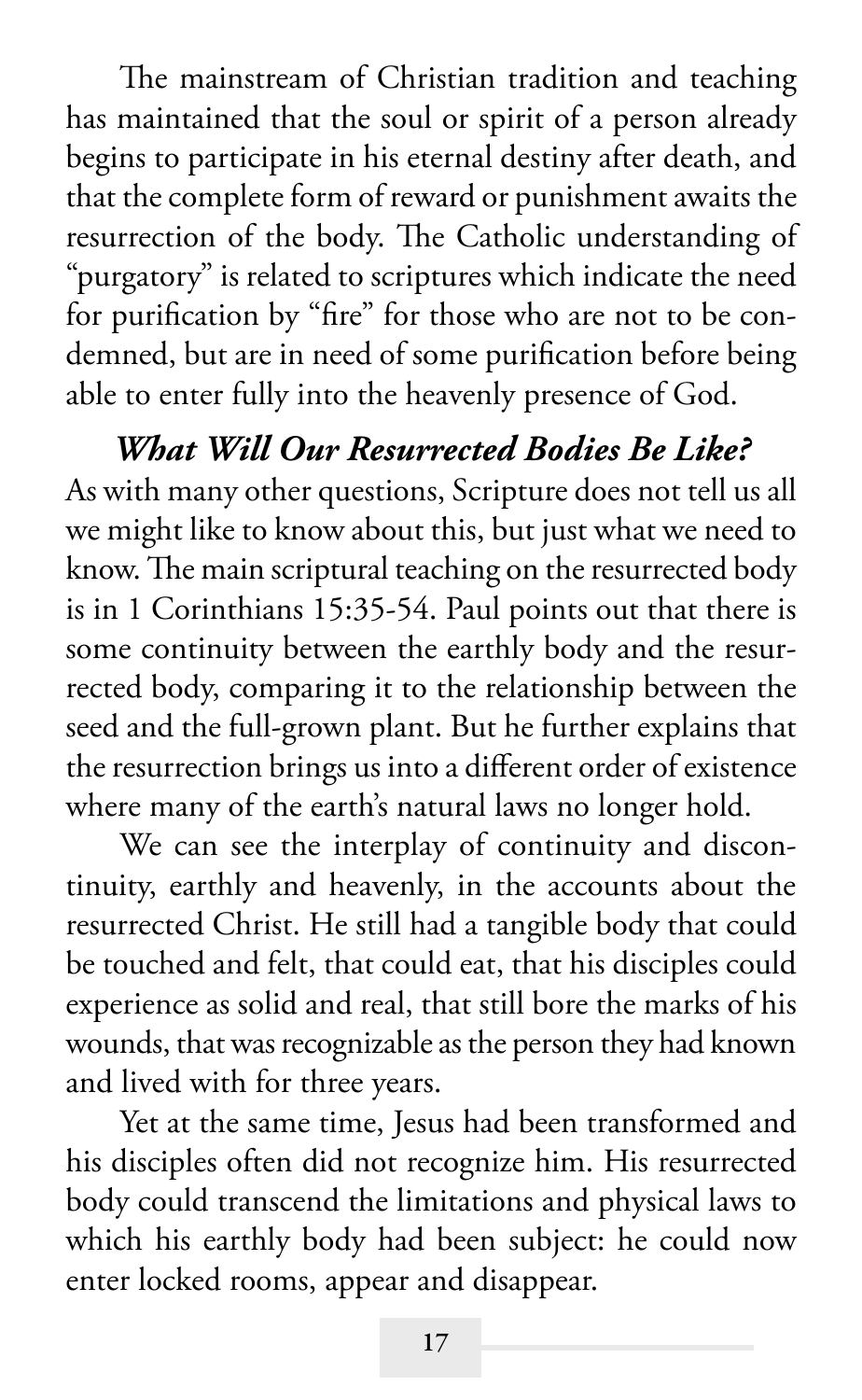Jesus' resurrected body prefigures what ours will be like. We will be the same as before in some respects, yet different: corporeal, but not bound in the same way by space and time; human, but now also incorruptible, immortal, glorious. As Paul writes:

*Now I am going to tell you a mystery. Not all of us shall fall asleep, but all of us are to be changed —in an instant, in the twinkling of an eye, at the sound of the last trumpet. The trumpet will sound and dead will be raised incorruptible, and we shall be changed. This corruptible body must be clothed with incorruptibility, this mortal body with immortality (1 Cor 15:51-54).*

Christ will come again. At his coming the righteous and the wicked will be raised, and then will come the judgment.

#### *The Final Judgment*

At the moment of death, each person is judged and begins to participate in his or her ultimate destiny, heaven or hell. This is called the particular judgment. At the end of time all of this and more will be made manifest in the general or universal judgment.

In the book of Revelation, Jesus identifies himself as the one who holds "the keys to death and the nether world" (Rv 1:17-18). The following vision describes what will happen when Jesus unlocks the dwelling place of the dead:

*Next I saw a large white throne and the One who sat on it. The earth and the sky fled from his presence until they could no longer be seen. I saw the dead, the great and the lowly, standing before the throne. Lastly, among the scrolls, the book of the living was opened. The dead were judged according to their conduct as recorded on the scrolls. The*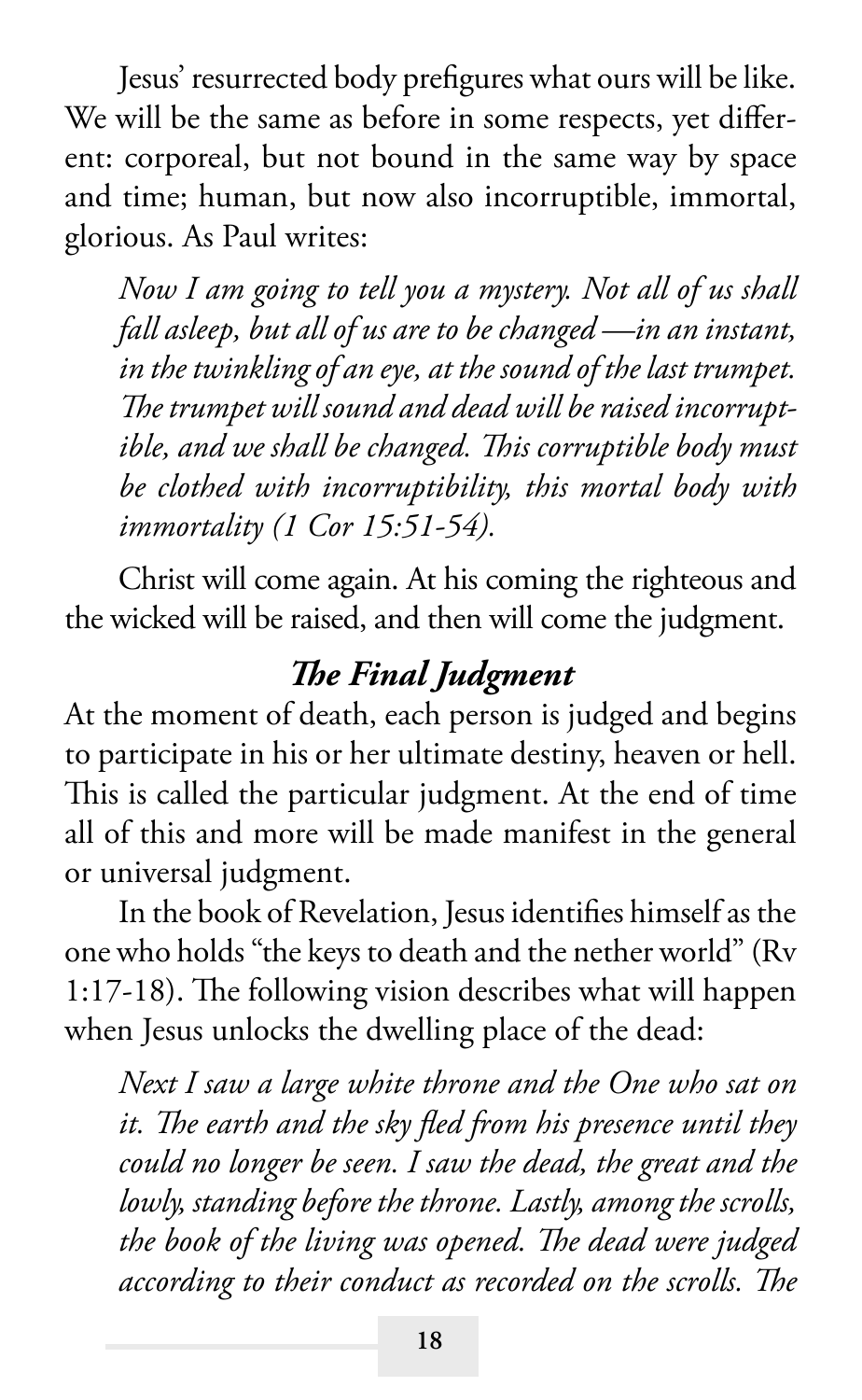*sea gave up its dead; then death and the nether world gave up their dead. Each person was judged according to his conduct. Then death and the nether world were hurled into the pool of fire, which is the second death; anyone whose name was not found inscribed in the book of the living was hurled into this pool of fire (Rv 20:11-15).*

A frightening vision to those who fear their names are not inscribed in the book of the living! All men and women will rise at the last day and face judgment. The great and the lowly will appear together before the throne of the Lamb.

Justice is never done perfectly here on earth: the good die young; the righteous suffer; the poor are defrauded. But God's word speaks over and over of that great Day of the Lord. God's faithful ones will be rewarded and blessed beyond measure; his enemies and those who have lived unrighteous lives will be eternally punished.

The reign of God was inaugurated with the life, suffering, death, resurrection, and ascension of Jesus, and the sending of the Spirit. With these, the age of the Church began.

But the reign of God will not be fully established until this present age is brought to a conclusion at the second coming of Jesus. As the Creed states: "he will come again to judge the living and the dead, and of his kingdom there will be no end."

The New Testament continually restates this basic teaching about the coming judgment. The preaching of Acts:

*God may well have overlooked bygone periods when men did not know him; but now he calls on all men everywhere to reform their lives. He has set the day on which he is going to "judge the world with justice" through a man he has appointed—one whom he has endorsed in the sight of*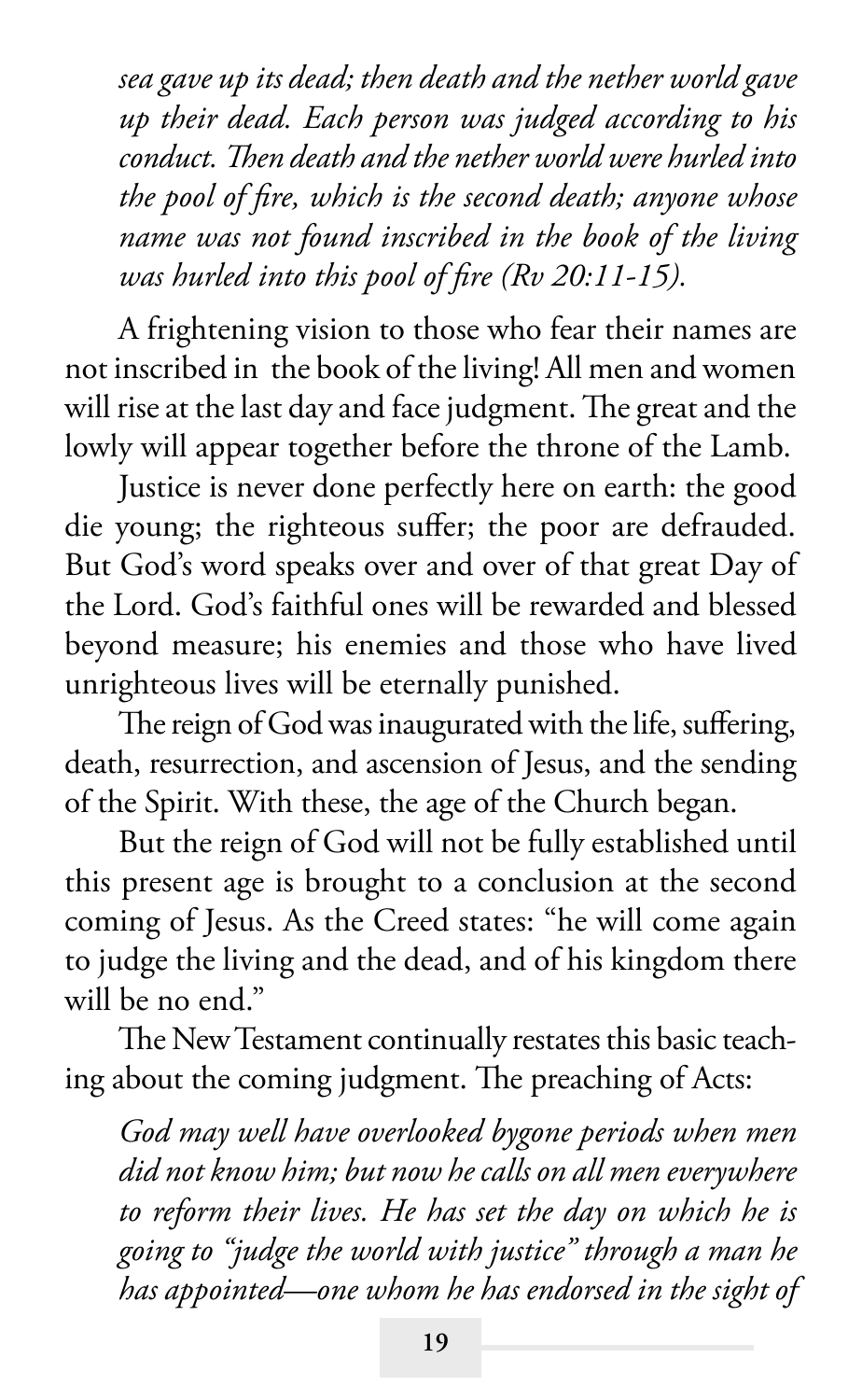*all by raising him from the dead (Acts 17:30-31).*

Paul to the Romans:

*We shall all have to appear before the judgment seat of God. …Every one of us will have to give an account of himself before God (Rom 14:10,12).*

Peter to the Diaspora:

*They shall give an accounting to him who stands ready to judge the living and the dead (1 Pt 4:5).* 

*The present heavens and earth are reserved by God's word for fire; they are kept for the day of judgment, the day when godless men will be destroyed (2 Pet 3:7).*

From these and many other such passages, it is clear that the very message of salvation is presented within the context of the coming judgment. The salvation offered by Jesus is salvation *from* the wrath to come, salvation *from*  condemnation on the day of judgment. "Now that we have been justified by his blood, it is all the more certain that we shall be saved by him from God's wrath" (Rom 5:9).

The message of Scripture is clear: God is merciful and just. He extends his mercy now through his Son Jesus Christ, who died and rose for our salvation. God is not gleeful in his judgment, but desires *all* humankind to be saved. Indeed, he is showing exceeding patience until all have had a chance to hear the gospel of Jesus Christ.

But this age of mercy and grace will come to an end. Those who have rejected God's offer of grace and mercy will experience his wrath. God is just as well as merciful. Those who choose not to enter his kingdom through Jesus, the doorway he has established, are left outside forever.

*Consider the kindness and the severity of God—severity*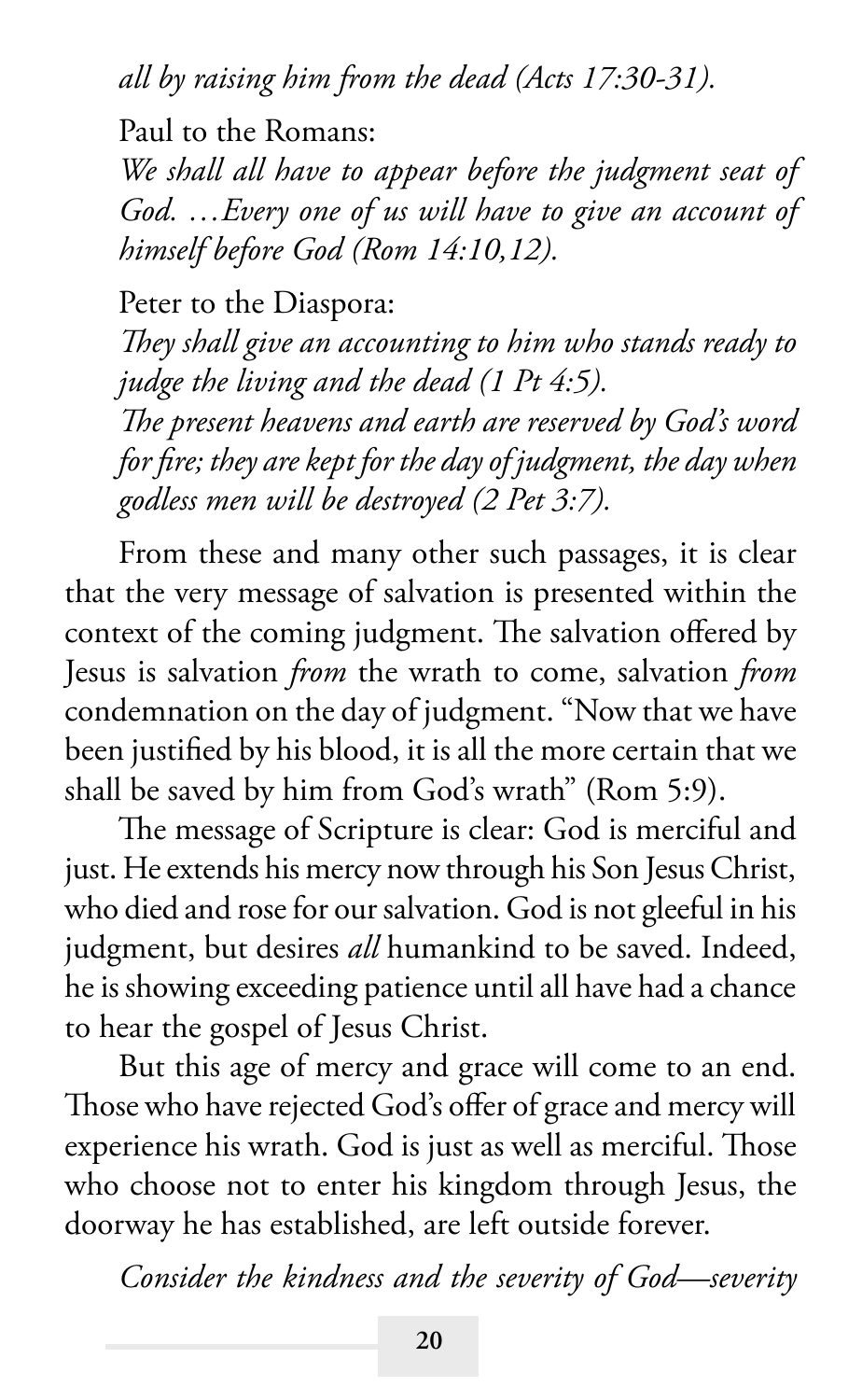*toward those who fell, kindness toward you, provided you remain in his kindness; if you do not, you too will be cut off (Rom 11:22).*

Jesus constantly warned his hearers to take heed lest they face the wrath to come on the day of judgment (Mt 11:24; Lk 13:4). Human beings who hear the gospel but close their hearts to it will be condemned. Jesus even promises that those who reject his brethren will be judged as if they rejected him: "I assure you, it will go easier for the region of Sodom and Gomorrah on the day of judgment that it will for that town" (Mt 10:15).

Scripture also specifies certain types of behavior whose practitioners will be excluded from the kingdom of God. Among those barred from heaven will be those who dishonor marriage; those who live as thieves, idolaters, sodomites, misers, fornicators, adulterers, drunkards, slanderers, robbers; those who are liars or who do detestable acts; those who are cowards, traitors, or deceivers (Heb 13:4, 1 Cor 6:9-11; Rv 21:8, 26-27).

In addition, false teachers—especially those who deny the Lord, his second coming or the judgment, or who encourage immorality—will be excluded from the kingdom of God. Even the fallen angels will receive a final judgment and be eternally banished from God's presence (2 Pt 2:1-22; 3:1-4).

#### *The Basis of Judgment for Christians*

For those who have believed in Christ and obeyed him, the day of judgment is the long-awaited day of fullness of redemption and reward. Scripture encourages Christians who have been living in union with and obedience to Christ to approach the day of judgment with confidence and joyful expectation. Paul declares that "there is no condemnation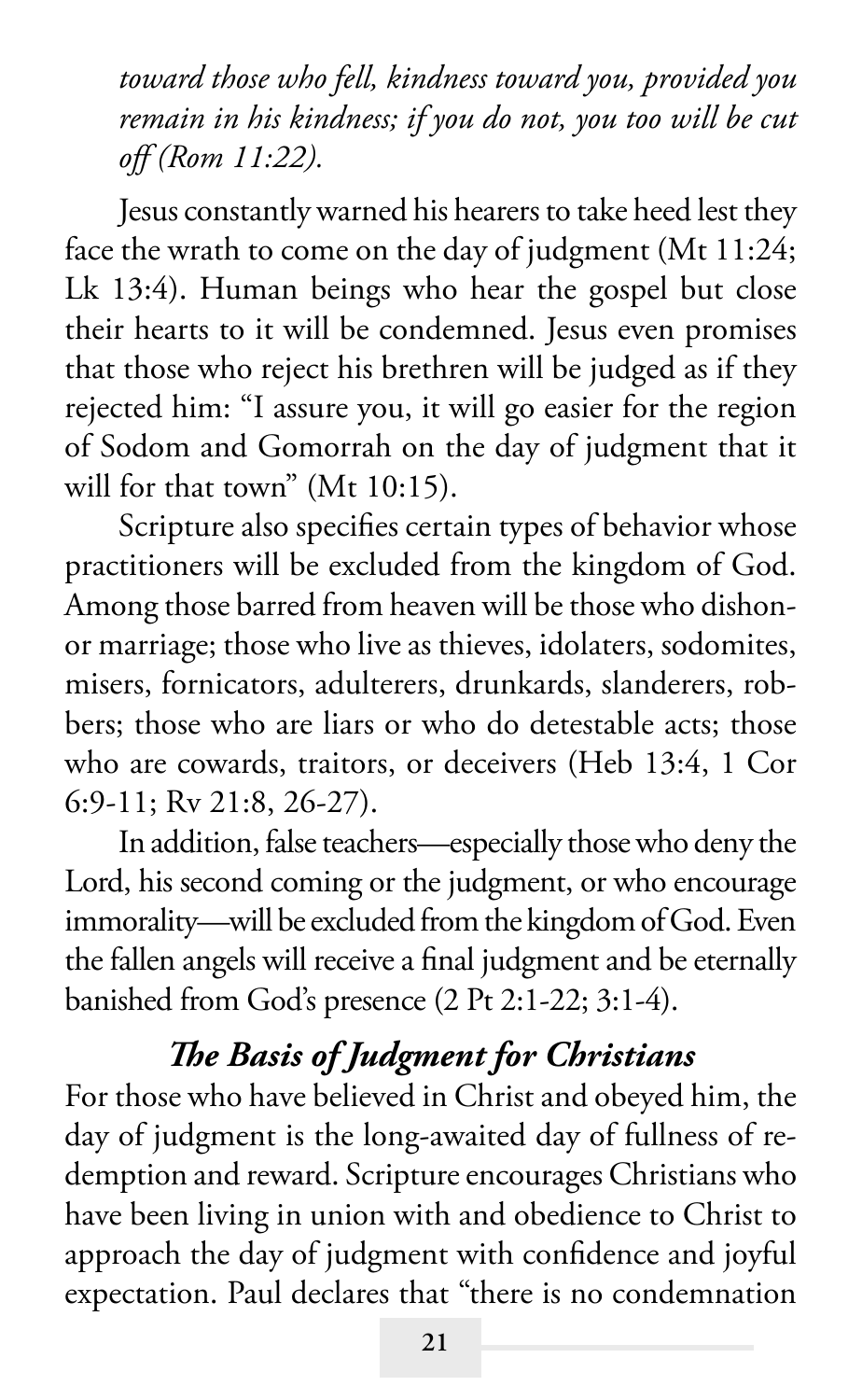now for those who are in Christ Jesus" (Rom 8:1). He adds that when Christ comes, we will see that the sufferings of the present are nothing compared with the glory to be revealed in us. Indeed, he says, "the whole created world eagerly awaits the revelation of the sons of God" (V. 19).

Jesus himself clearly taught his disciples that all who heeded his voice have *already* passed from death to life:

*I solemnly assure you, the man who hears my word and has faith in him who sent me possesses eternal life. He does not come under condemnation, but has passed from death to life. I solemnly assure you, an hour is coming, has indeed come, when the dead shall hear the voice of the Son of God, and those who have heeded it shall live (Jn 5:24-25).*

Nonetheless, Christians too will have to give an account of their lives. Whatever has not been set right or corrected adequately before Christ's coming will be dealt with. However, the Lord affirms that his judgment of the redeemed will be in terms of correction and purification, not condemnation, and will end ultimately in reward.

Jesus specifically mentions some things for which no reward will be given, such as religious activities done with impure motives. Almsgiving, prayer, and fasting to impress others are particularly singled out (Mt 6:1-18). What has been hidden will be brought into the light:

*Stop passing judgment before the time of his return. He will bring to light what is hidden in darkness and manifest the intentions of hearts. At that time, everyone will receive his praise from God (1 Cor 4:5).*

Part of the judgment for Christians will be the determination of rewards. Apparently, there are degrees of reward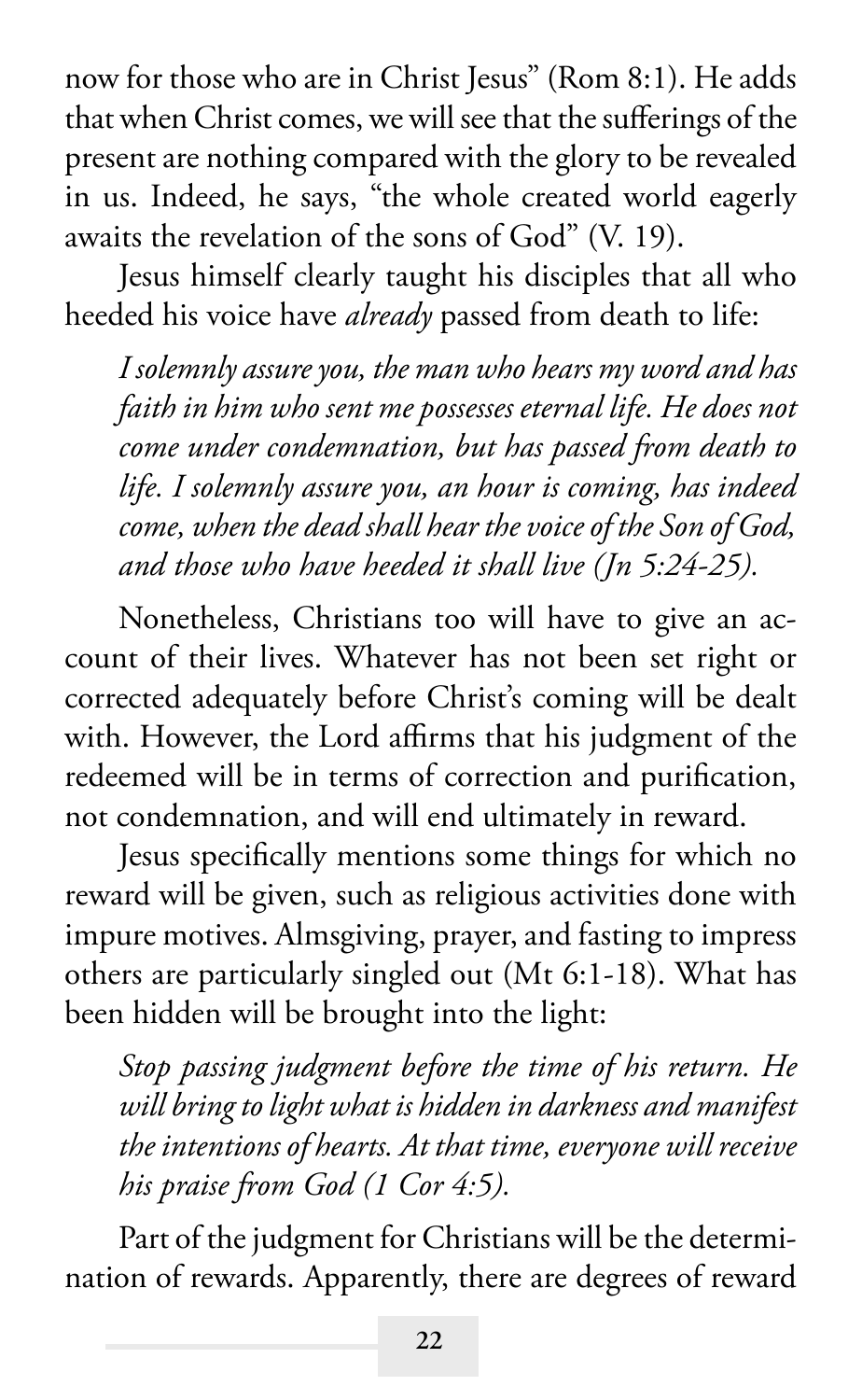and glory in heaven, related to the degree of love and service with which we have followed Christ. Anything in our lives and work that has not been built solidly on Christ and in harmony with his intentions will be judged. Although these things may be found lacking, we ourselves will be saved:

*Everyone, however, must be careful how he builds. No one can lay a foundation other than the one that has been laid, namely Jesus Christ. If different ones build on this foundation with gold, silver, precious stones, wood, hay or straw, the work of each will be made clear. The Day will disclose it. That day fire will test the quality of each man's work. If the building a man has raised on this foundation still stands, he will receive his recompense; if a man's building burns, he will suffer loss. He himself will be saved, but only as one fleeing through a fire (1 Cor 3:10-15).*

#### *Judgment on Lukewarm Christians*

This may come as something of a surprise, but Scripture indicates that lukewarm Christians have a chance of being damned. I was surprised, even shocked, when I studied what God's word said about this. Jesus' general attitude toward lukewarmness is vividly expressed in the following excerpt from Revelation:

*I know your deeds: I know you are neither hot nor cold. How I wish you were one or the other—hot or cold! But because you are lukewarm, neither hot nor cold, I will spew you out of my mouth! (Rv 3:15).*

Scripture makes clear that saving faith is not just an intellectual assent to certain truths, or even an emotional "born again" experience, but a commitment of the heart and will to act on and live in accordance with the words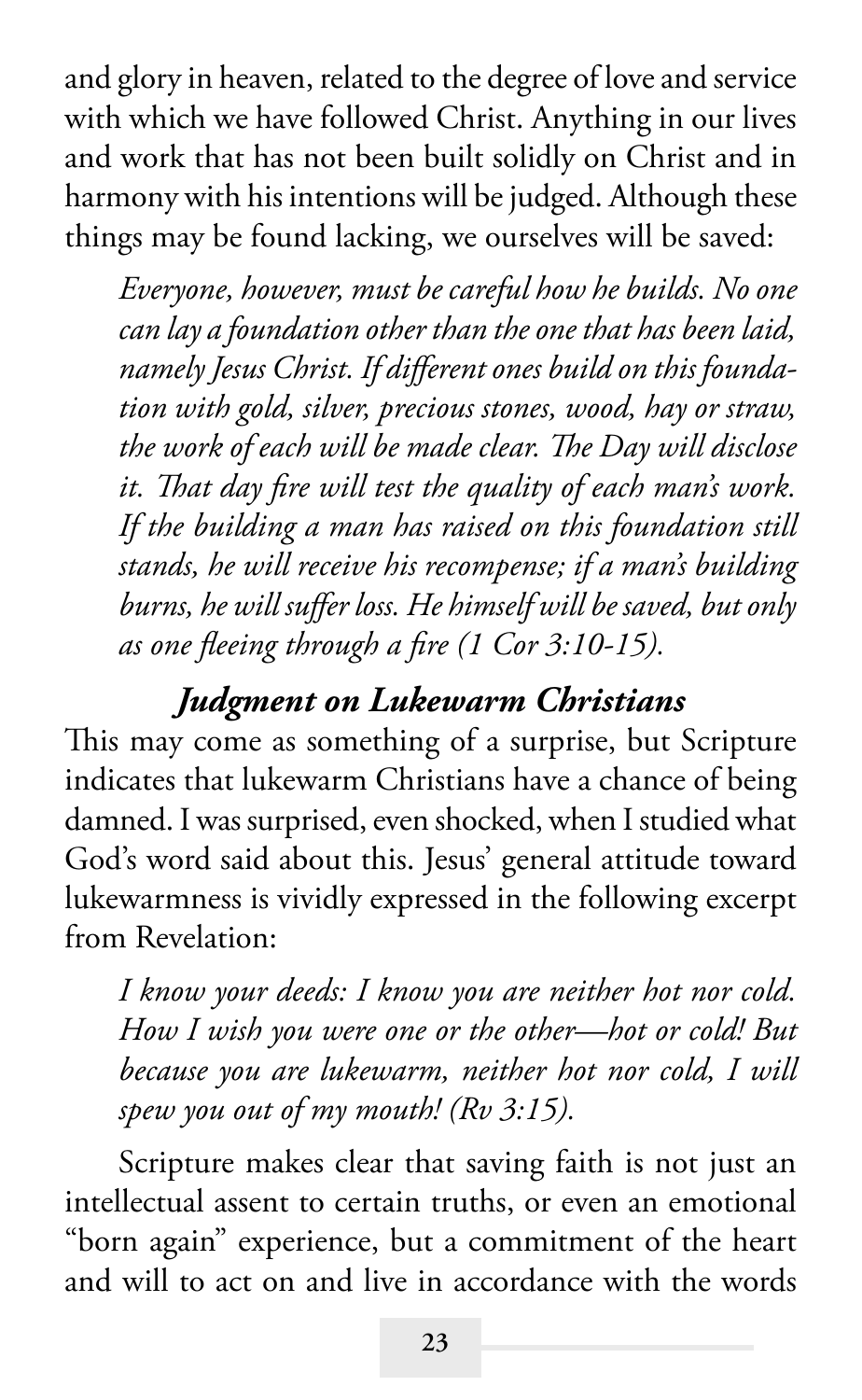that our Savior and Lord speaks to us, in the power of the Holy Spirit. "Be assured, then, that faith without works is as dead as a body without breath" (Jas 2:26).

To profess faith in Christ without the corresponding actions is counted by Jesus as worthy of condemnation:

*Every tree that does not bear good fruit is cut down and thrown into the fire. You can tell a tree by its fruit. None who cry out, "Lord, Lord," will enter the kingdom of God but only the one who does the will of my Father in heaven. When that day comes, many will plead with me, "Lord, Lord"...Then I will declare to them solemnly, "I never knew you. Out of my sight, you evildoers!" (Mt. 7:19-22, 23).*

Not to be fruitful for the Lord, not to use well what he gives us, is to run the risk of condemnation. Material possessions, gifts and abilities, time and resources, insights and faith—an unprofitable use of any of these could result in their being taken away and their owners being declared unfaithful servants. This is what is indicated in the parable of the silver pieces or talents (Mt 25:14-30). The servant who has not made a profit with the master's money is stripped of the talents he was given and thrown into the outer darkness.

Scripture also points out the dangers of becoming so involved in our ordinary, day to day lives that we do not remain alert to God, eager to do Christ's will, and ready for Christ's second coming. To be nominal Christians but not to be clothed in righteous deeds makes one unfit for the kingdom of God. Being invited into the kingdom is one thing; responding properly is another:

*When the king came in to meet the guests, however, he caught sight of a man not properly dressed for a wedding*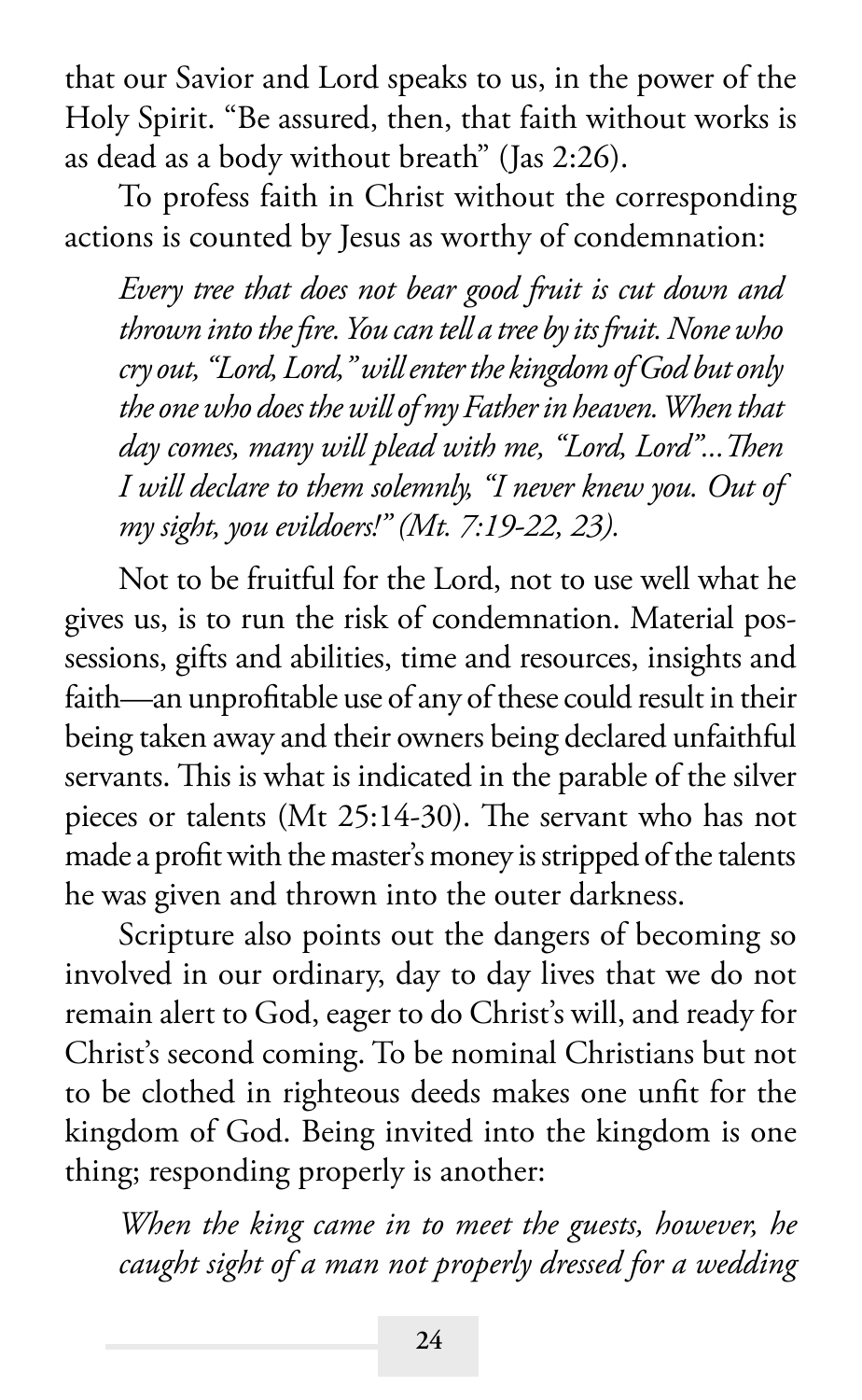*feast. "My friend," he said, "how is it you came in here not properly dressed?" The man had nothing to say. The king then said to the attendants, "Bind him hand and foot and throw him out into the night to wail and grind his teeth." The invited are many, the elect are few (Mt 22:11-14).*

We also become liable for judgment if we fail to persevere in faith and obedience until the end of our lives or until the Lord's return. Short-lived enthusiasm followed by a drifting back into lukewarmness is just as dangerous. Christians who do not persevere, who return to serious sin or end up denying the faith, will be dealt with severely.

*If we sin willfully after receiving the truth, there remains for us no further sacrifice for sin— only a fearful expectation of judgment and a flaming fire to consume the adversaries of God. Anyone who rejects the law of Moses is put to death without mercy on the testimony of two or three witnesses. Do you not suppose that a much worse punishment is due the man who disdains the Son of God, thinks the covenant-blood by which he was sanctified to be ordinary, and insults the Spirit of grace? We know who said, "Vengeance is mine; I will repay" and "The Lord will judge his people." It is a fearful thing to fall into the hands of the living God (Heb 10:26-31).*

There is only one way for Christians to meet the criteria required for eternal life: we must allow the Lord to transform us and make us holy—not just in external actions, but in our hearts and minds and wills.

Scripture quite clearly shows that God expects man to obey the law he has placed within him, availing himself of the help provided in and through his Son and his body, the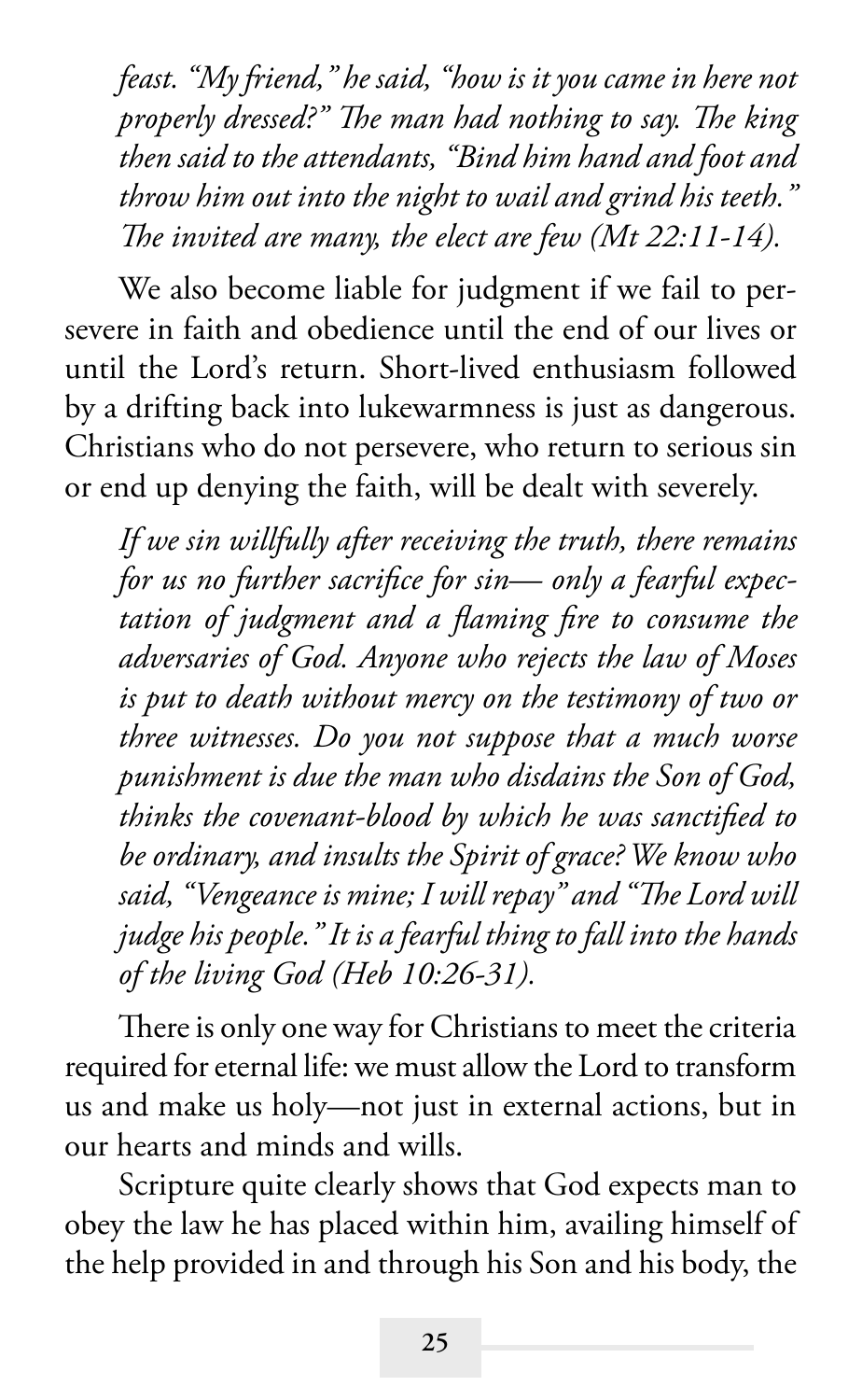Christian people. Not to obey God in a serious matter puts one in danger of punishment.

On the basis of the final judgment on the Day of the Lord, some will rise to eternal life, others to eternal damnation. Let us consider further the consequences of our actions here on earth: heaven or hell.

#### *Heaven or Hell?*

With the second coming of Christ, the resurrection of the dead, and the final judgment, human history as we currently know it will come to an end. The time of mercy will draw to a close for those in rebellion against God. The chance to escape his wrath and punishment will end. Evildoers will be banished from his kingdom forever and enter into eternal punishment, and those who have responded to the light God gave them will enter into eternal joy.

Jesus described the final judgment in terms of separating all of mankind into two groups, as a shepherd separates sheep from goats:

*The sheep he will place on his right hand, the goats on his left. The king will say to those on his right: "Come. You have my Father's blessing! Inherit the kingdom prepared for you from the creation of the world…Then he will say to those on his left: "Out of my sight, you condemned, into that everlasting fire prepared for the devil and his angels!"… These will go off to eternal punishment and the just to eternal life (Mt 26:32-34; 41, 46).*

At the end of time, Satan along with the rebellious angels and unredeemed humanity are all finally banished from the kingdom of God. Even death and the nether world are to be destroyed and replaced by "the pool of fire, which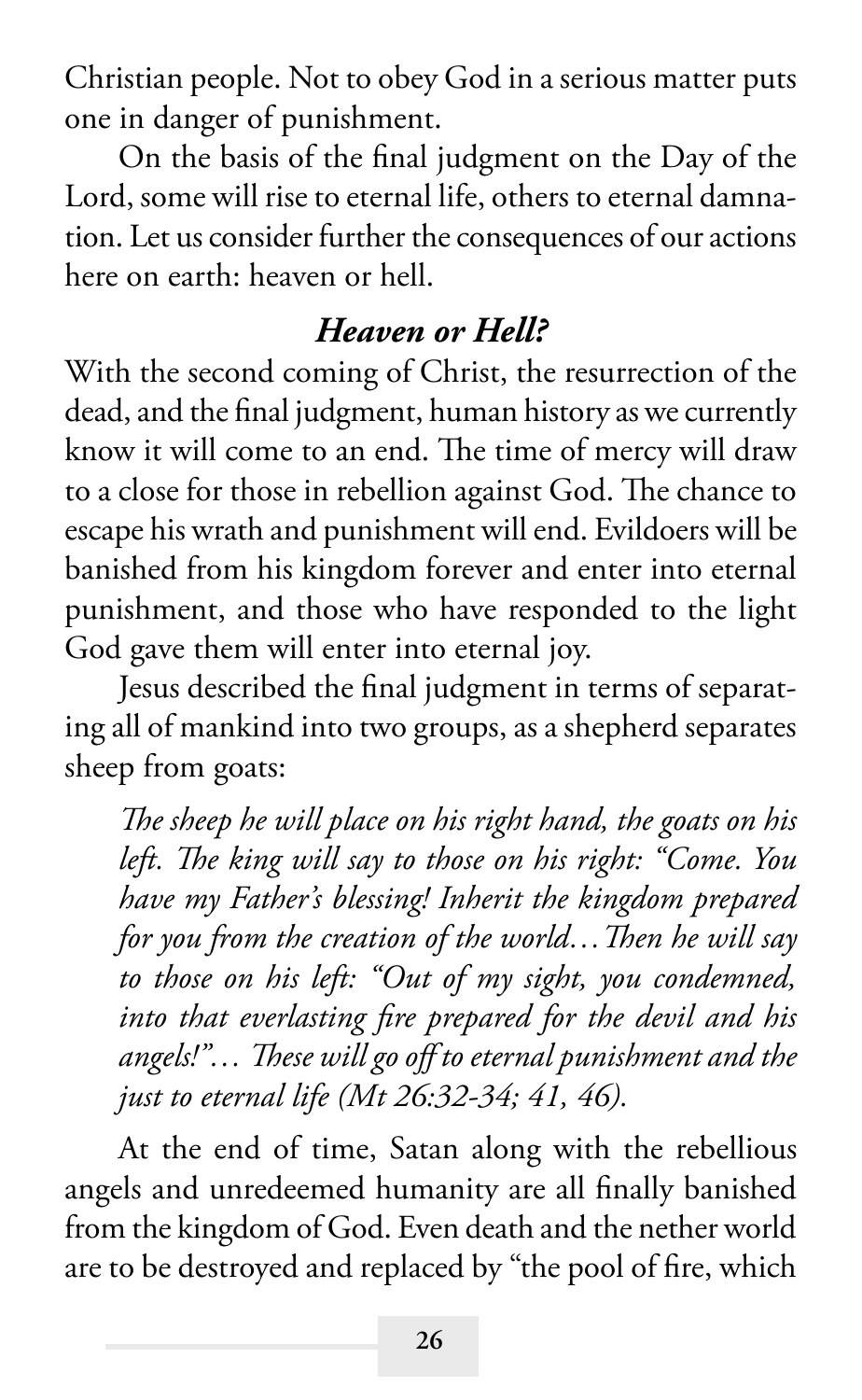is the second death" (Rv 20:14). All those whose names are not found in the book of life will be condemned to the eternal torment of this second death.

Hell, the fate of the damned, is vividly described in Scripture. Sometimes it is referred to as "outer darkness," where there will be weeping and gnashing of teeth (Mt 22:13). Sometimes it is described as "unquenchable fire" (Mk 9:43), or the "furnace of fire" (Mt 13:42, 50), or the "fiery pool of burning sulphur" (Rv 21:8).

Sometimes hell is described as the place where the tormenting worm never stops gnawing (Mk 9:48). Sometimes it is simply "damnation" or "death" (Jn 5:25, 29), "eternal punishment" (Mt 25:46), or "eternal ruin" (2 Thes 1:7-10).

Will hell literally be a place of flames, darkness, and tormenting worms? Perhaps. Perhaps not. The only certainty is that hell is not a pleasant place to spend eternity! Scripture warns us to do everything possible to avoid ending up there, since its sufferings are truly awful. We are literally playing with fire if we ignore these graphic images and simply psychologize the reality of hell.

An ancient tradition of the Christian church holds that because of the very nature of the resurrection, the sufferings of hell must include not only the awful pain of separation from God, but bodily agony as well. Just as we will be judged *in the body* for deeds done in the body, we will also suffer *in the body* for deeds done in the body. God, who came to earth and took on human flesh, takes our bodily nature seriously both before and after death.

Another question about hell is whether it is indeed the *eternal* dwelling place of the damned. Human thinking would argue that surely a God of love and mercy would one day of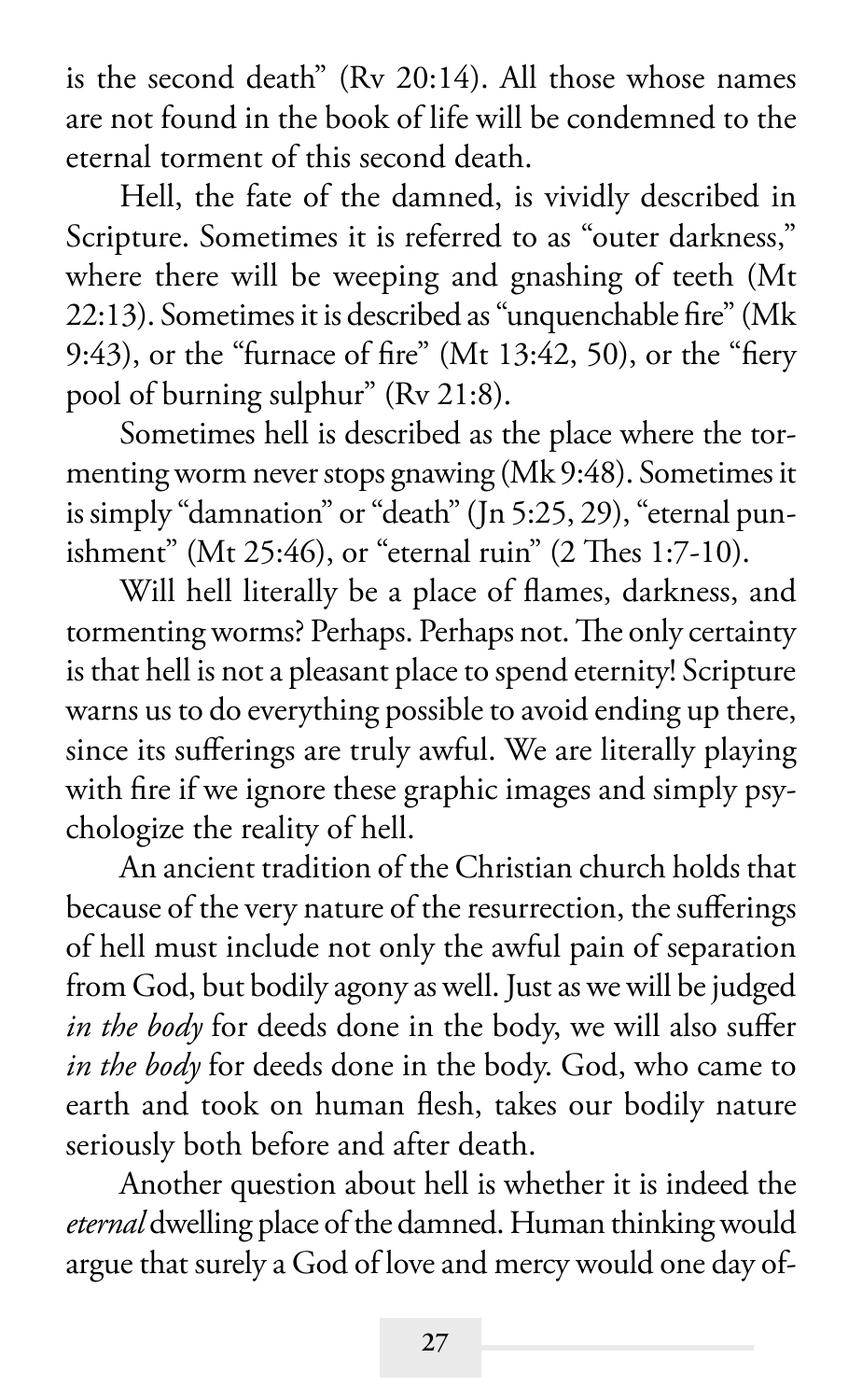fer pardon to those poor suffering souls in hell. But nowhere does Scripture indicate such a reconciliation will take place. The reality of *eternal* damnation has been clearly taught and affirmed by the Christian church throughout the centuries.

One last question is often entertained by those who want to delay their commitment to Christ: will we be offered an opportunity for repentance and faith at the time of death or after death? Unfortunately dying often seems to be a time when faith is tested rather than suddenly given.

Although deathbed conversions certainly happen, death is the supreme moment of summons to judgment on the basis of a lifetime of choices and decisions—not primarily a "last chance." If one is not ready before the moment of crisis, it is presumptuous to plan on "preparing" at the last minute (Mt 25:1-13; Jn 9:4).

For those who have responded to God's offer of salvation, death can indeed by a happy occasion. Those made pure by the blood of the Lamb can look forward to entering into the fullness of life and blessing to be found in God's presence forever.

Heaven is variously described in Scripture. It is eternal life (Mt 25:46), "glory beyond compare" (2 Cor 4:17), a place in which the redeemed participate in the life of God in glorified, immortal, incorruptible bodies (1 Cor 15:35-55).

Heaven is "the city of the living God" which is filled with "angels in festal garb" (Heb 12:22). The holy city Jerusalem gleams with the splendor of God, with "the radiance of a precious jewel," with twelve gates each made of a single pearl and streets of pure gold, crystal clear. "The city had no need of sun or moon, for the glory of God gave it light, and its lamp was the Lamb" (Rv 21:18-23).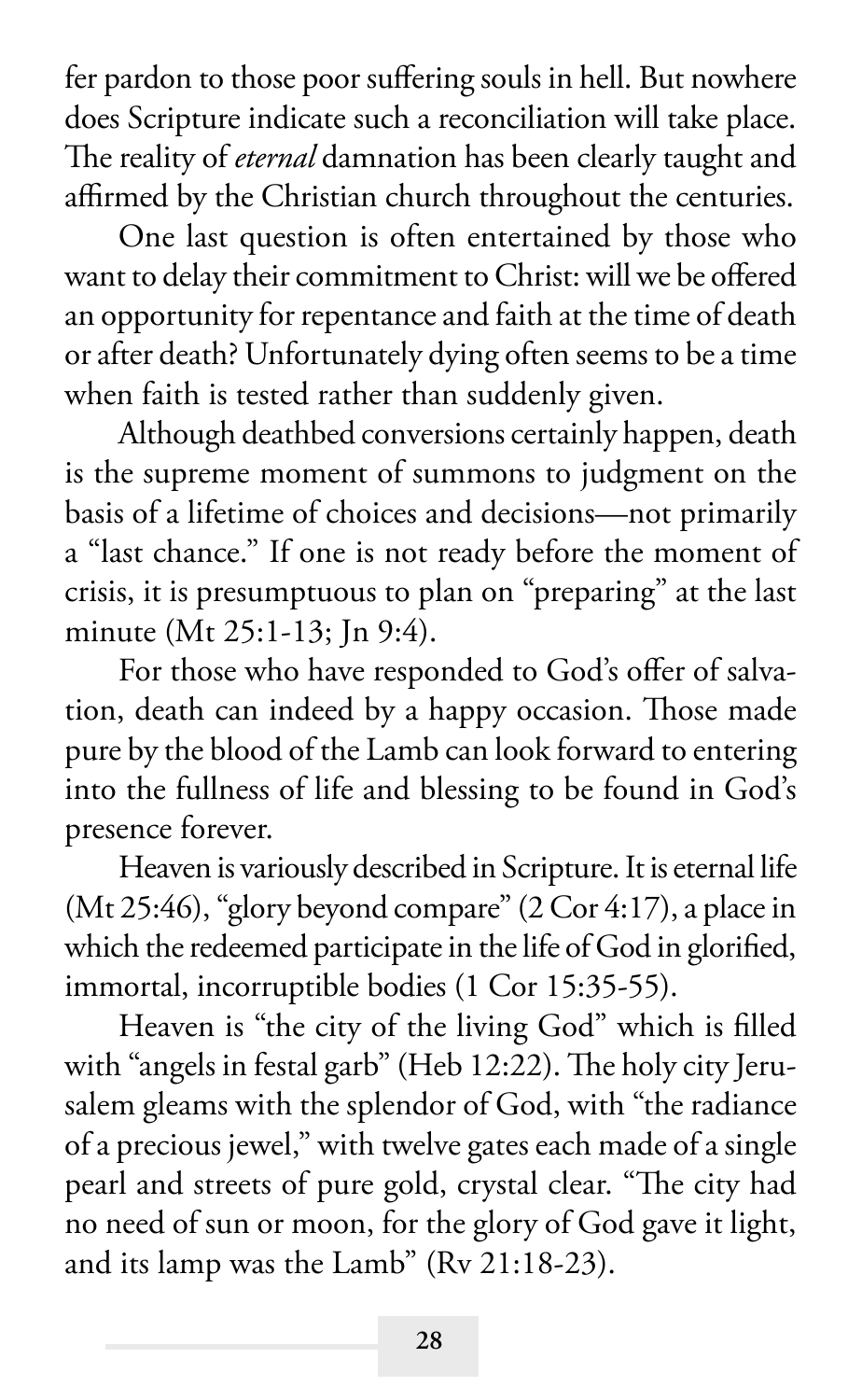Perhaps this passage from Revelations says it best:

*Then I saw new heavens and a new earth. The former heavens and the former earth had passed away, and the sea was no longer. I also saw a new Jerusalem, the holy city, coming down out of heaven from God, beautiful as a bride prepared to meet her husband. I heard a loud voice from the throne cry out: "This is God's dwelling among men. He shall dwell with them and they shall be his people and he shall be their God who is always with them. He shall wipe every tear from their eyes, and there shall be no more death or mourning, crying out or pain, for the former world has passed away" (Rv 21:1-4).*

#### *The Deadline of Death*

Heaven and hell coexist on this earth. We can partake of God's presence and abundant life here and now, or we can taste the bitter poison of Satan and the pain of death here and now. But there is a day of harvest coming, a day of reaping, a day of sorting.

Life is short. Even though some days seem as though they will never end, the years fly by with seemingly increasing speed. When will you die? Soon. Whether it's sixty minutes or sixty years, death is always soon. Life is always short. Even if we are alive when the Lord comes again, we face the divine deadline of the final judgment.

In the perspective of eternity, the days allotted to each human being are hardly worth counting. As the psalmist says, "Man's days are like those of grass; like a flower of the field he blooms; the wind sweeps over him and he is gone, and his place knows him no more" (Ps 103:15-16).

The choice we face is literally life or death, heaven or hell—beginning in this world and continuing forever. We are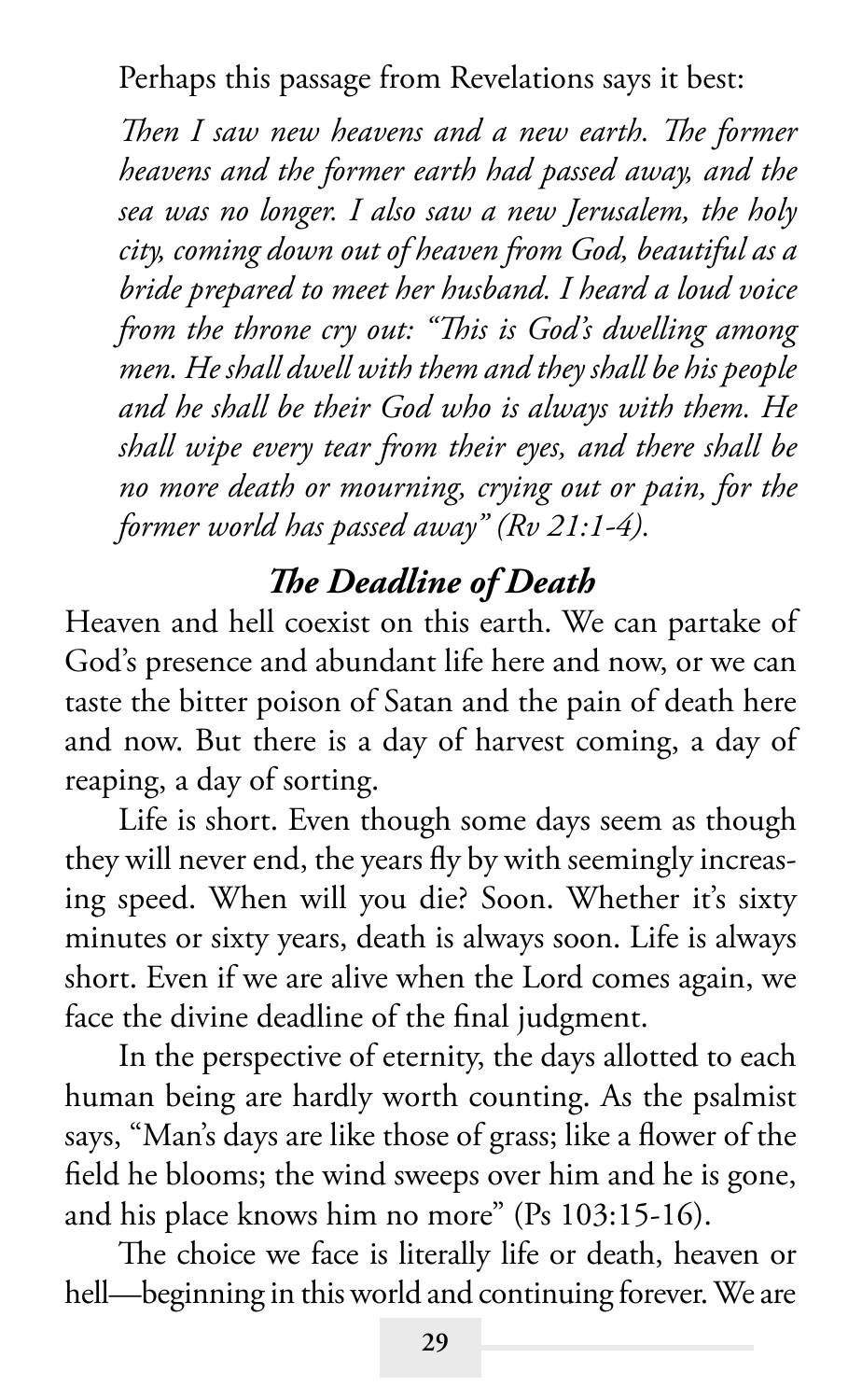responsible for our choices and actions here on earth. Eternal consequences await each of us when we come face-to-face with God. There really is a heaven. There really is a hell.

The choices we make now—to come under the reign and rule of Christ, or to sin and rebel and come under the rule of the devil—have lifelong and eternal consequences. We can choose to die now to our own sinful desires, or we can die later in the eternal lake of fire. Eternal separation from God begins now by the wrong choices we make.

Jesus said to his disciples:

*If a man wishes to come after me, he must deny his very self, take up his cross, and begin to follow in my footsteps. Whoever would save his life will lose it, but whoever loses his life for my sake will find it. What profit would a man show if he were to gain the whole world and destroy himself in the process? What can a man offer in exchange for his very self? The Son of Man will come with his Father's glory accompanied by his angels. When he does, he will repay each man according to his conduct (Mt 16:24-27).*

Jesus Christ came the first time as a lamb to take away the sins of the world. He plunged himself into our pain and misery and took it all upon himself on the cross. Jesus willingly chose to die because of his enormous love for each of us.

And God raised him up.

God made Jesus to be the firstborn of the dead, the first of the human race to be restored—the curse of sin and death broken. Life was placed in the Son to give freely to all who draw close to him.

We were created never to feel at home until we are at home with God our Father in heaven. Jesus says to you now,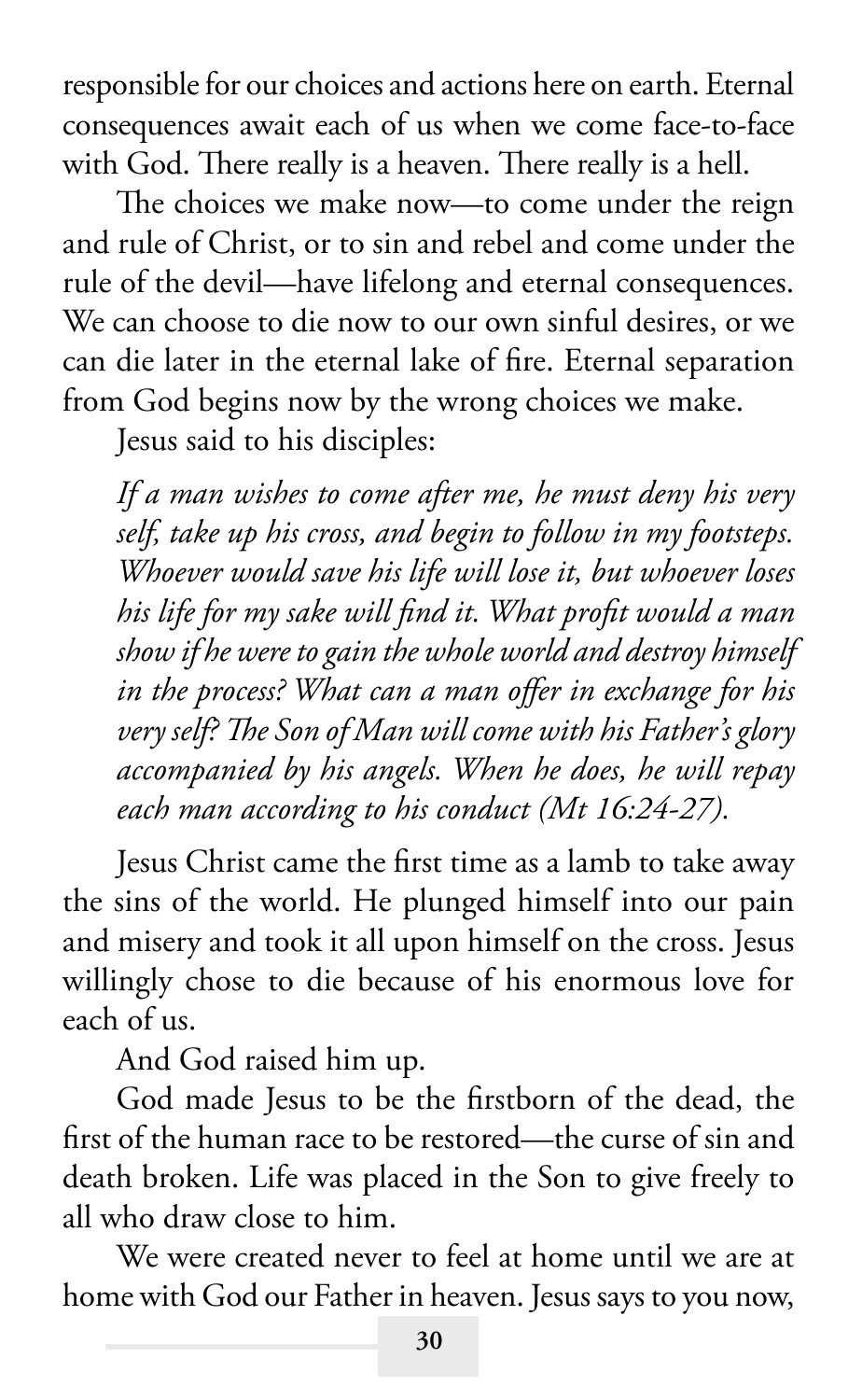"I am the way, and the truth, and the life; no one comes to the Father but through me" (Jn 14:6). We have a way to repent and to be restored and reconciled to our heavenly Father. Jesus is the way, the only way.

What is really important in the short time that God has given us? All that matters is to "love the Lord our God with your whole heart, with your whole soul, and with all you mind," and to "love your neighbor as yourself" (Mt 22:37, 39).

I believe that the Lord wants us more and more to look at life as he looks at it— *in the light of eternity*. Picture yourself standing before the Lord. Ask yourself: "What will seem important or unimportant? What will I regret and not regret?" Make those decisions and choices while you still have time.

Many people think, "I'll get around to it some day." But none of us knows how long our life will last. How many people reach the end of their lives having intended to turn to the Lord, but never having gotten around to it!

The prophet Isaiah issued an urgent plea to those who would put off coming to the Lord:

*Seek the Lord while he may be found, call him while he is near. Let the scoundrel forsake his way, and the wicked man his thoughts; Let him turn to the Lord for mercy; to our God, who is generous in forgiving For my thoughts are not your thoughts, nor are your ways my ways, says the Lord. (Is 55:6-8)*

The words of Isaiah carry both a promise and a condition. The promise is that God stands ready to show mercy to us, to generously forgive us. The condition is that we